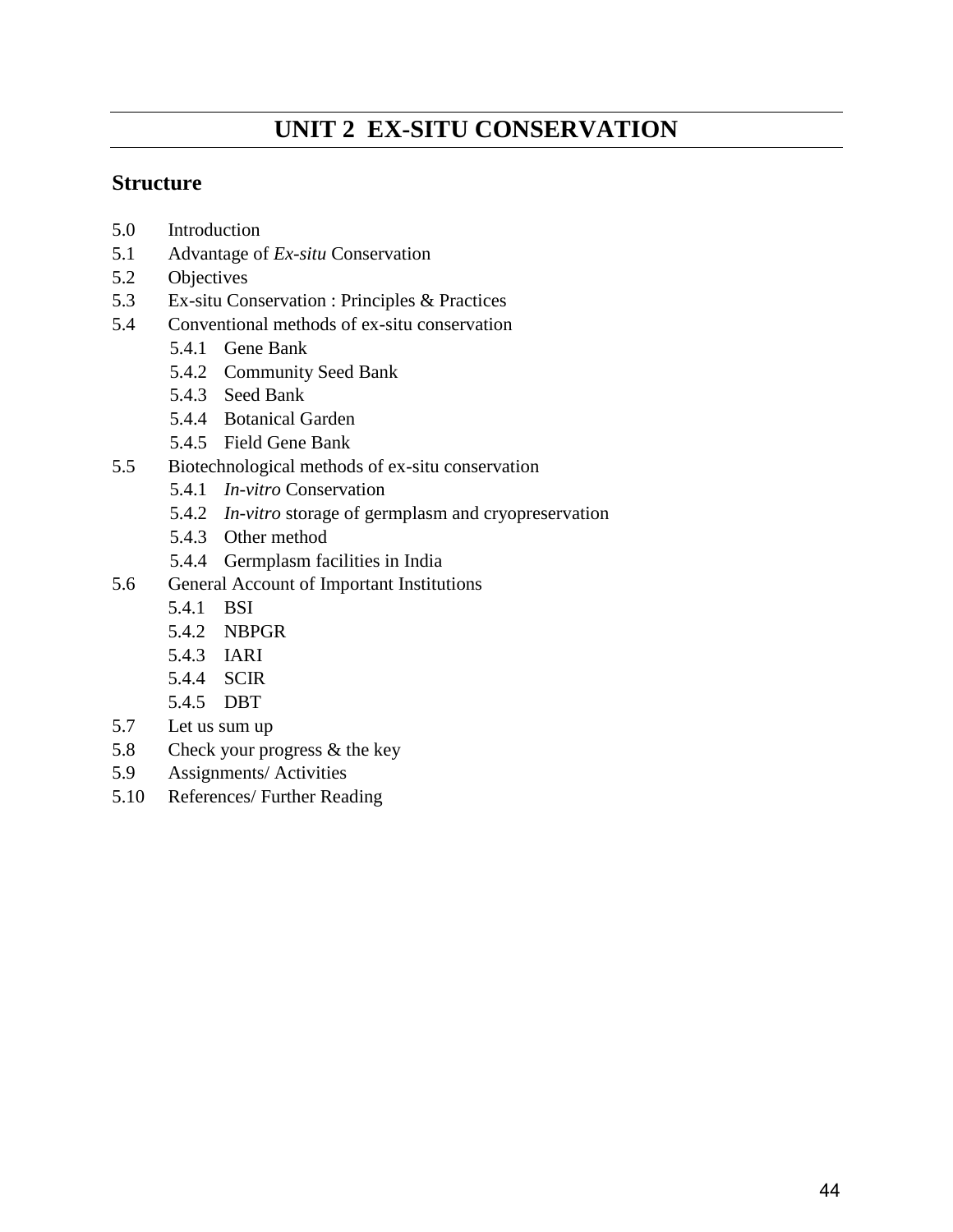## **5.0 INTRODUCTION**

For much of the time man lived in a hunter-gather society and thus depended entirely on biodiversity for sustenance. But, with the increased dependence on agriculture and industrialisation, the emphasis on biodiversity has decreased. Indeed, the biodiversity, in wild and domesticated forms, is the sources for most of humanity food, medicine, clothing and housing, much of the cultural diversity and most of the intellectual and spiritual inspiration. It is, without doubt, the very basis of life. Further that, a quarter of the earth"s total biological diversity amounting to a million species, which might be useful to mankind in one way or other, is in serious risk of extinction over the next 2-3 decades. On realisation that the erosion of biodiversity may threaten the very extinction of life has awaked man to take steps to conserve it.

During the last decade, the IUCN have developed strategies for Conservation of Nature and Natural Resources with hold up from World Bank and other institutions. On the whole, the conservation plan has a holistic approach and encompasses whole spectrum of biota and activities ranging from ecosystems at the macro level (*in-situ* conservation) to DNA libraries at the molecular level (*ex-situ* conservation).

## **Definiton**

*Ex-situ* conservation literally means, "off-site conservation". It is the process of protecting an endangered species of plant or animal by removing part of the population from a threatened habitat and placing it in a new location, which may be a wild area or within the care of humans. While *ex-situ* conservation comprises some of the oldest and best known conservation methods, it also involves newer, sometimes controversial laboratory methods.

Ex situ conservation, using sample populations, is done through establishment of gene banks, whih include genetic resources centres, zoo"s, botanical gardens, cultue collections etc.

## **5.1 ADVANATAGES OF** *EX-SITU* **CONSERVATION**

The conservation of biodiversity can be achieved through an integrated approach balancing *in situ* and *ex situ* conservation strategies. The preservation of species *in situ* offers all the advantages of allowing natural selection to act, which cannot be recreated *ex situ*. The maintenance of viable and self-sustainable populations of wild species in their natural state represents the ultimate goal, but habitat destruction is inevitable and endangered species need to be preserved before they become extinct. *Ex situ* conservation provide the opportunity to study the biology of, and understand the threats to, endangered species in order to eventually consider successful species recovery programmes, which would include restoration and reintroduction. It also has the advantage of preserving plant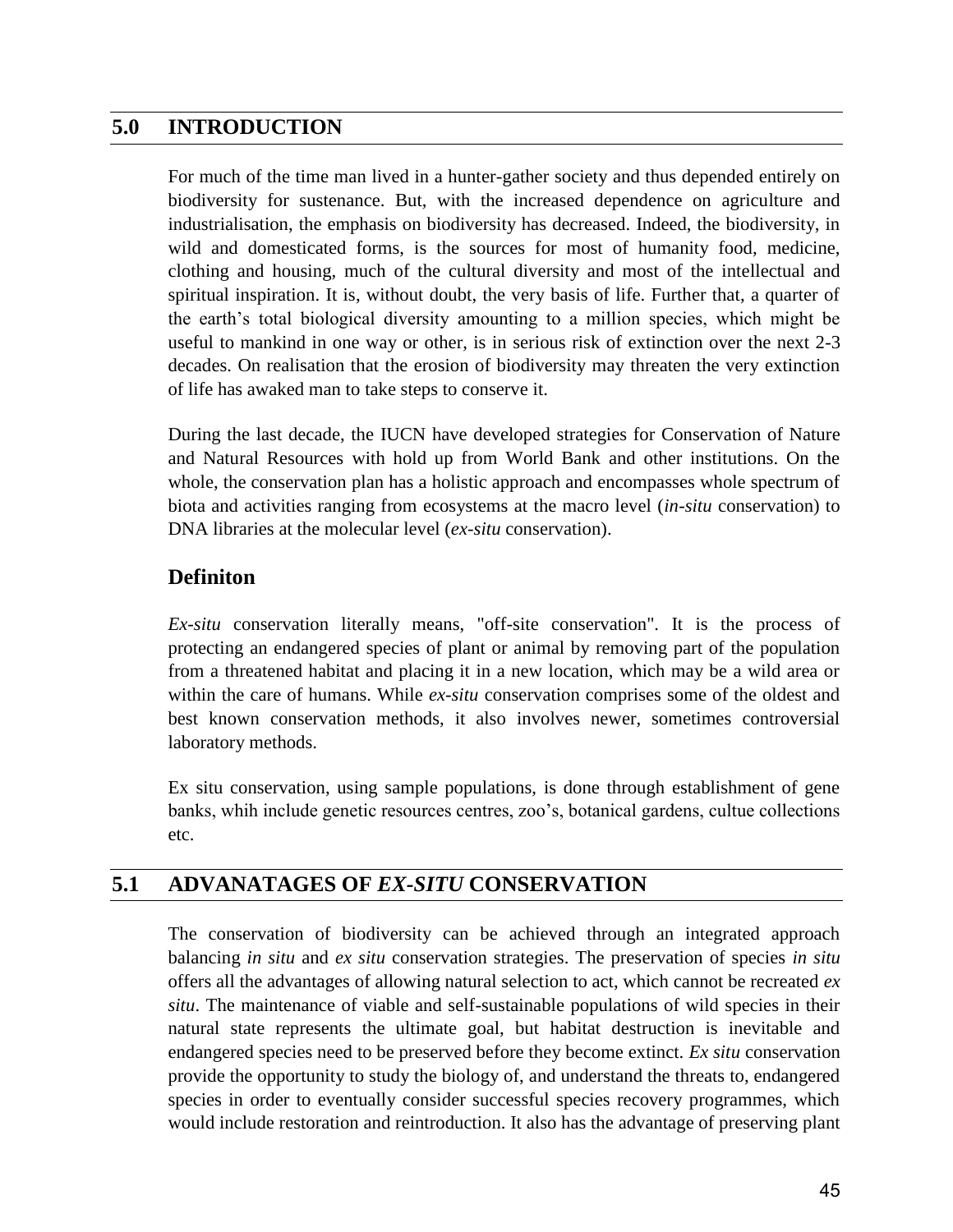material and making it available for research purposes, without damaging the natural populations. Their conservation *ex situ* is therefore complementary to *in situ* conservation and can act as an "insurance policy" when species are threatened in their natural habitats It is the process of protecting an endangered species of plant or animal by removing part of the population from a threatened habitat and placing it in a new location, which may be a wild area or within the care of humans.

*Ex-situ* conservation has several purposes:

- Rescue threatened germplasm.
- Produce material for conservation biology research.
- Bulk up germplasm for storage in various forms of ex situ facility.
- Supply material for various purposes to remove or reduce pressure from wild collecting.
- Grow those species with recalcitrant seeds that cannot be maintained in a seed store.
- Make available material for conservation education and display.
- Produce material for reintroduction, reinforcement, habitat restoration and management.

### **5.2 OBJECTIVE**

The main obective of this unit is to give you a picture of present scenario of ex-situ conervation of biological resources and recently development in this field. The major objectives of present study are:

- a. To understad the varioous components of *ex-situ* conservation of biological diversity;
- b. To stuy the mechanism of *ex-situ* conservation and strategies for conservation of plants, animals and micro-organisms;
- c. To study the conservation process of threatened species;
- d. To study the institutional mechanism of *ex-situ* conservation in India.

## **5.3 PRINCIPLES AND PRACTICES**

*Ex-situ* conservation is the chief mode for preservation of genetic resources, which may include both cultivated and wild material. Generally seeds or *in-vitro* maintained plant cells, tissue and organs are preserved under appropriate conditions for long term" storage as gene bank. This requires considerable knowledge of the genetic structure of population sampling techniques, methods of regeneration and maintenance of variety of gene pools, particularly in cross-pollinated plants.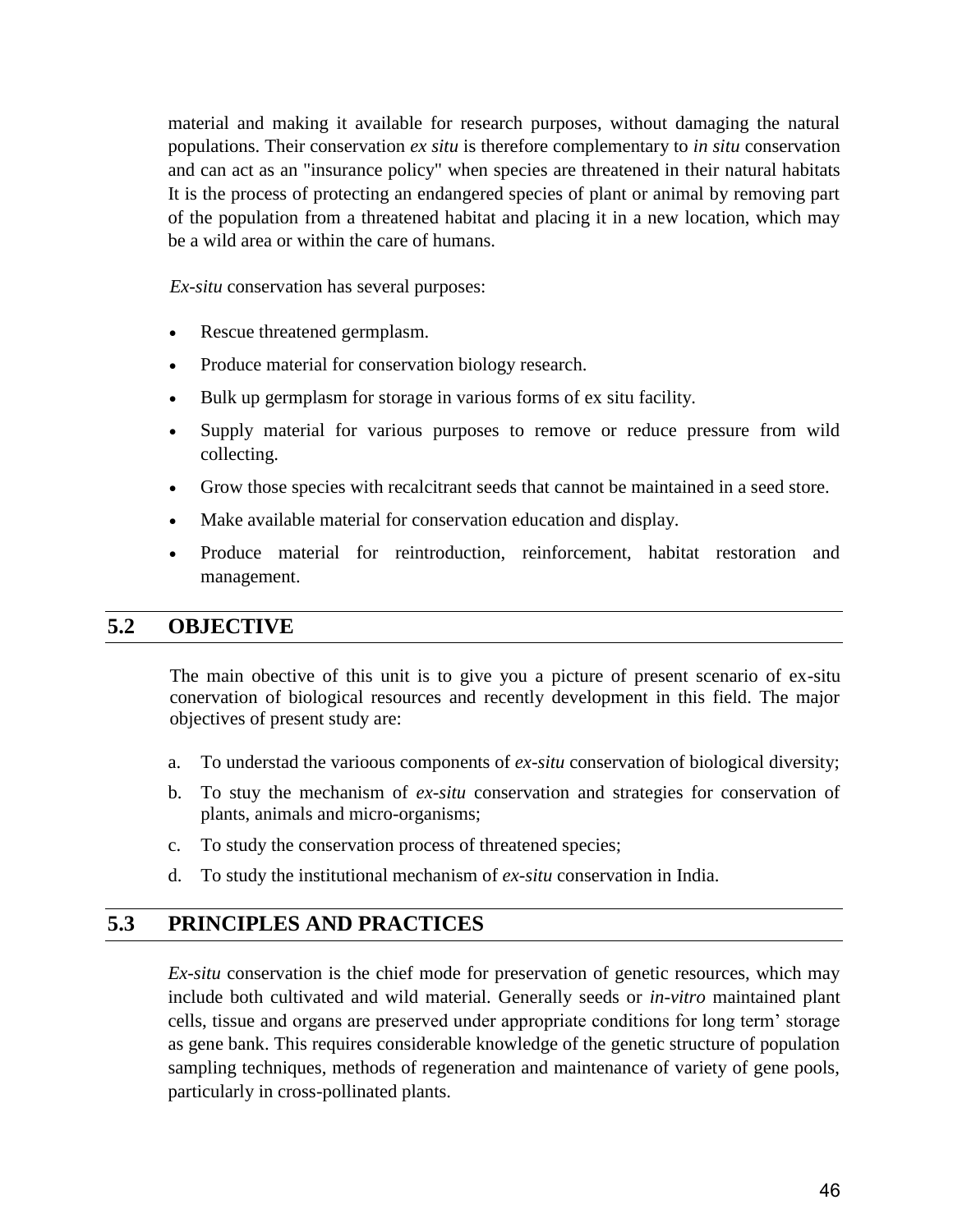These *ex-situ* collections of living organisms (living collections, seed banks, pollen, vegetative propagules, tissue or cell cultures) need to be managed according to strict scientific and horticultural standards to maximise their value for conservation purposes. Thus they need to be correctly identified, documented and managed and an efficient information management system put in place. Integrated conservation management can also ensure that *ex-situ* collections can support *in-situ* conservation, through habitat restoration and species recovery.

There are two ways or modes of *Ex-situ* conservation.

- 1. Conventional methods
- 2. Biotechnological aspects.

## **5.4 CONVENTIONAL METHODS OF EX-SITU CONSERVATION**

### **5.4.1 Gene Banks**

Plant genetic resources gene banks store, maintain and reproduce living samples of the world's huge diversity of crop varieties and their wild relatives. They ensure that the varieties and landraces of the crops and their wild relatives that underpin our food supply are both secure in the long term and available for use by farmers, plant breeders and researchers.

Gene banks conserve genetic resources. The most fundamental activity in a gene bank is to treat a new sample in a way that will prolong its viability as long as possible while ensuring its quality. The samples (or accessions as they are called) are monitored to ensure that they are not losing viability. A cornerstone of gene bank operations is the reproduction-called regeneration-of its plant material. Plant samples must periodically be grown out, regenerated, and new seed harvested because, even under the best of conservation conditions, samples will eventually die.

To conserve and regenerate genetic resources, gene banks first must collect genetic resources. But gene banks aren't built just to conserve genetic resources; they are intended to ensure that these resources are used, whether it is in farmers' fields, breeding programmes or in research institutions. This means making sure the collections are properly characterized and documented; and that the documentation is available to those who need it. The information systems used by gene banks are becoming increasingly important tools for researchers and breeders seeking data on the distribution of crops and their wild relatives.

## **5.4.2 Community seed banks**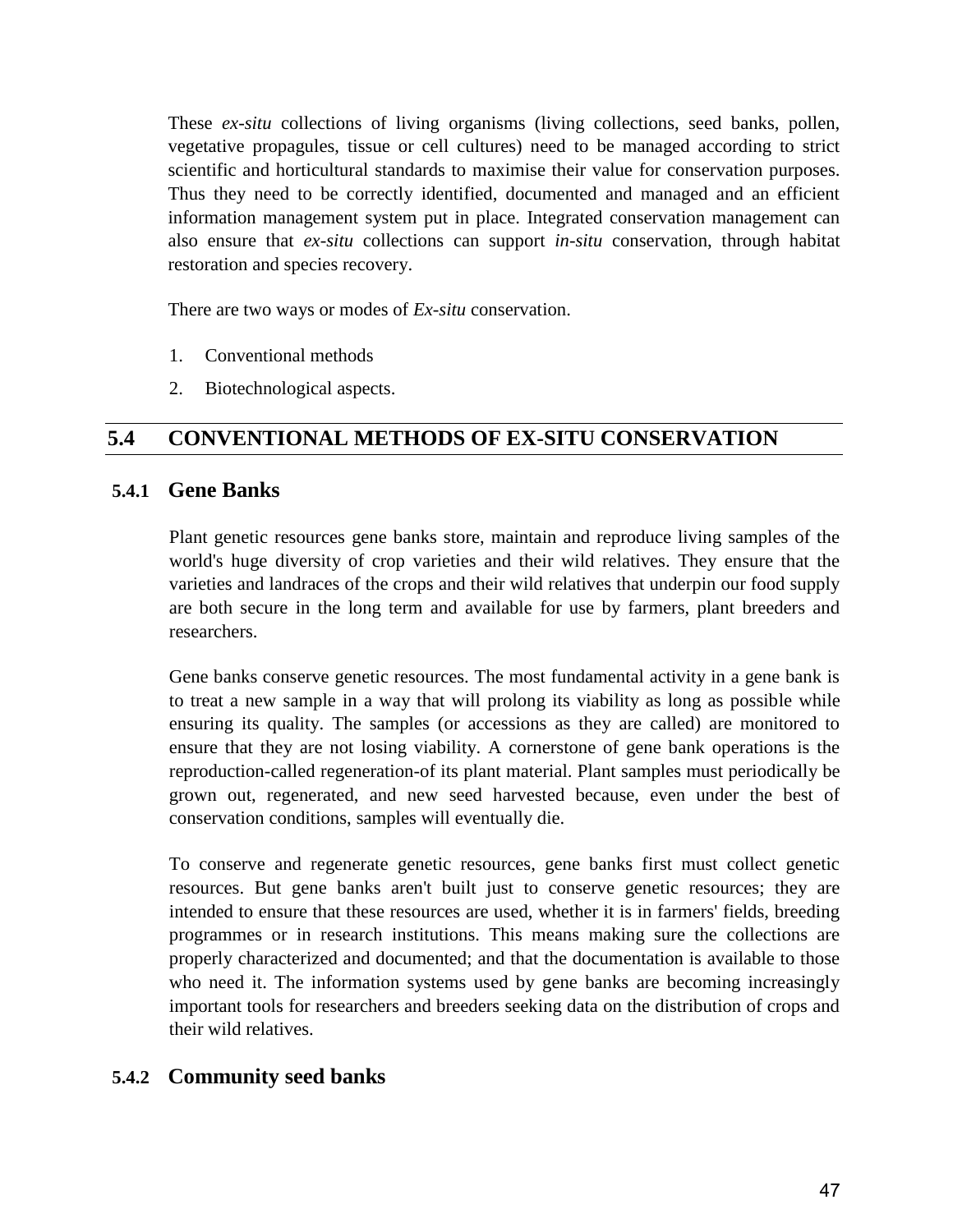Seed banks don't have to be high-tech and managed by governments or businesses. Germplasm conservation in the form of seed inmost convenient since seeds occupy a relatively small space. Their transport to various introduction centers and gene banks is also economical but the draw backs in conservation by seed are :

- 1. Loss of viability over passage of time and susceptibility to insect or pathogen attack.
- 2. Inability to maintain distinct clones except for inbreed and apomicts species.
- 3. Non-applicability to vegetatively propagated crop e.g. *Dioscorea*, *Ipomoea*, *potato* etc.

In many developing countries, farmers rely on informal seed systems based on local growers retention of seed from previous harvests, storage, treatment and exchange of this seed within and between communities. The informal seed sector is typically based on indigenous structures for information flow and exchange of seed. Seed banks managed within this local seed system operate on a small scale at the community level with few resources.

These community seed banks and the institutions that support them are extremely important in the preservation of local varieties and for agricultural production. Much could be gained from learning more about these seed banks and working with communities to improve them. In spite of this, informal seed banks have until now received little attention or support from the scientific community or the state.

### **5.4.3 Seed Banks**

Undeniably, the most cost-effective method of providing plant genetic resources for longterm *ex situ* conservation is through the storage of seeds under very specific conditions, following techniques well developed for crop plants by organisations such as the International Plant Genetic Resources Institute (IPGRI), previously the International Board of Plant Genetic Resources (IBPGR) and the Food and Agricultural Organisation of the United Nations (FAO). The main advantage of seed banking is that it allows large populations to be preserved and genetic erosion to be minimised by providing optimum conditions and reducing the need for regeneration (Given, 1987).

Endangered plants may also be preserved in part through seedbanks or germplasm banks. The term seedbank sometimes refers to a cryogenic laboratory facility in which the seeds of certain species can be preserved for up to a century or more without losing their fertility. It can also be used to refer to a special type of arboretum where seeds are harvested and the crop is rotated. For plants that cannot be preserved in seedbanks, the only other option for preserving germplasm is in-vitro storage, where cuttings of plants are kept under strict conditions in glass tubes and vessels.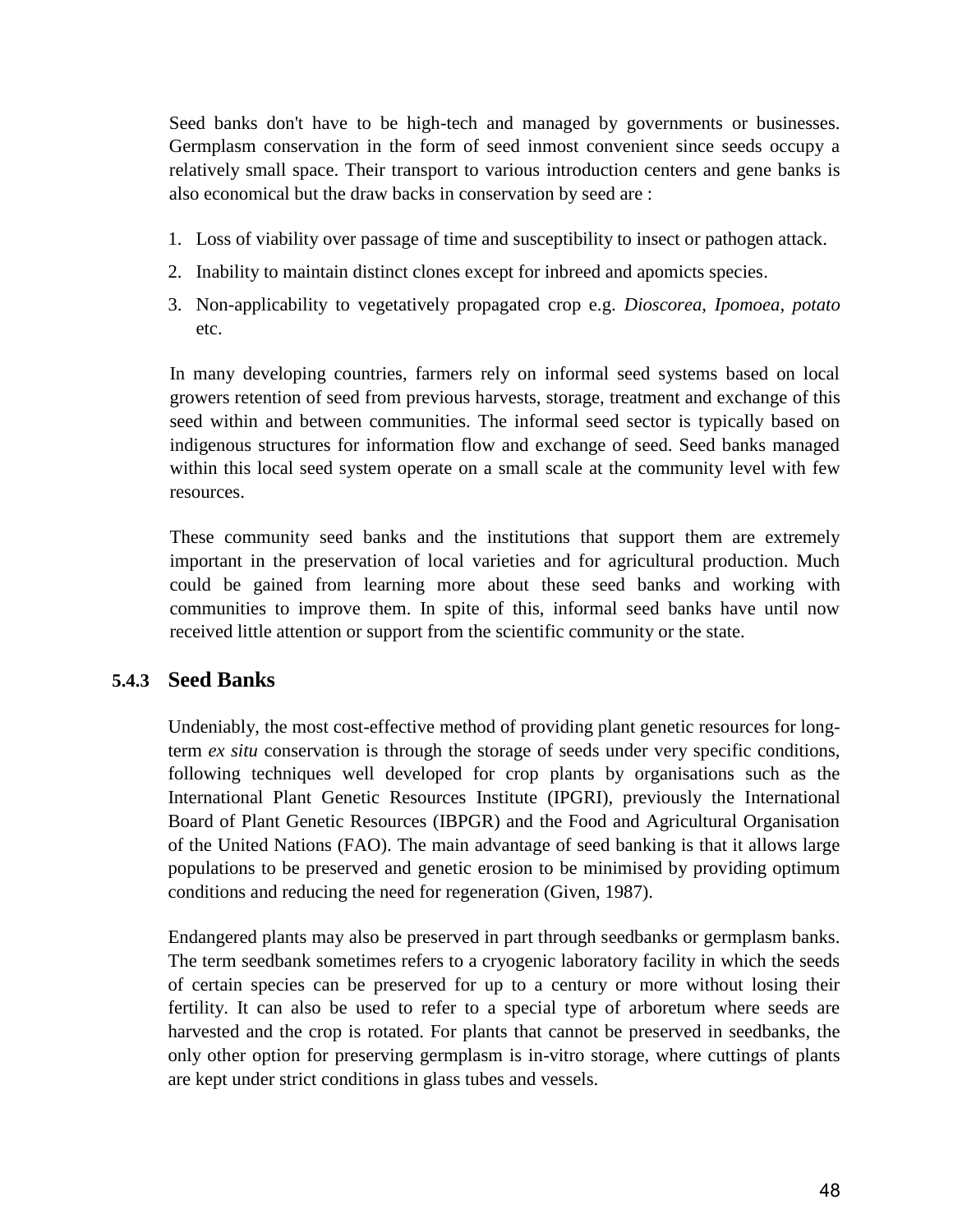However, when a natural population still exists, it may be advisable to re-collect rather than regenerate a new supply from the previous collection as damage can occur such as mutations associated with the loss of viability during storage. The success of long-term conservation of seeds is dependant on continuous viability monitoring and regeneration or re-collection when the viability of the sample drops below a minimum level (Eberhart, Roos & Towill, 1991). It is important to realize that however much care is taken during seed collection, regeneration and storage, natural selection cannot be simulated and some artificial selection will be unavoidable, which inevitably leads to unpredictable genetic changes (Ashton, 1988).

The recommended preferred standards for long-term seed storage of orthodox species recommended by IPGRI is to dry the seeds to a moisture content of below 7% and seal the dried seeds in a moisture-proof container such as laminated foil bags, aluminium cans or glass jars for storage at a low temperature of -18ºC. Clearly this is only applied to true orthodox species of crops and their relatives. However because less is known about wild species, a temperature of -4ºC and moisture content of 7-8% is advisable to begin with. The activities in seed banks should take the following sequence: collection, seed preparation, seed drying, packaging, storage, periodic germination tests, seed regeneration, re-storage and documentation at each stage of activity.

When plant species are recalcitrant or long-term conservation cannot be achieved through seed banking, different methods have been developed with their respective merits, such as field gene banks, in vitro germplasm collections, pollen and DNA banks. This is in many cases the main problem faced by botanic gardens dealing with many different species of which, a great proportion are be recalcitrant. They need to develop complementary conservation techniques and adopt different methods.

#### Example

- 1. Indian clover, *Trifolium amoenum*, is an example of a species that was thought to be extinct, but was rediscovered in 1993 by Peter Connors in the form of a single plant a site in western Sonoma County. Connors harvested seeds and grew specimens of this critically endangered species in a controlled environment.
- 2. A tank of liquid nitrogen, used to supply a cryogenic freezer (for storing laboratory samples at a temperature of about −150 degrees Celsius).
- 3. The Wollemi Pine is an another example of a plant that is being preserved via *Exsitu* conservation, as they are being grown in nurseries to be sold to the general public.

*Ex-situ* conservation of plant genetic resources can be achieved through different methods such as seed banks, field gene banks, *in vitro* storage methods, pollen banks and DNA banks. The major consideration for long-term conservation of germplasm collections is the determination of the seed behavior of each individual species to be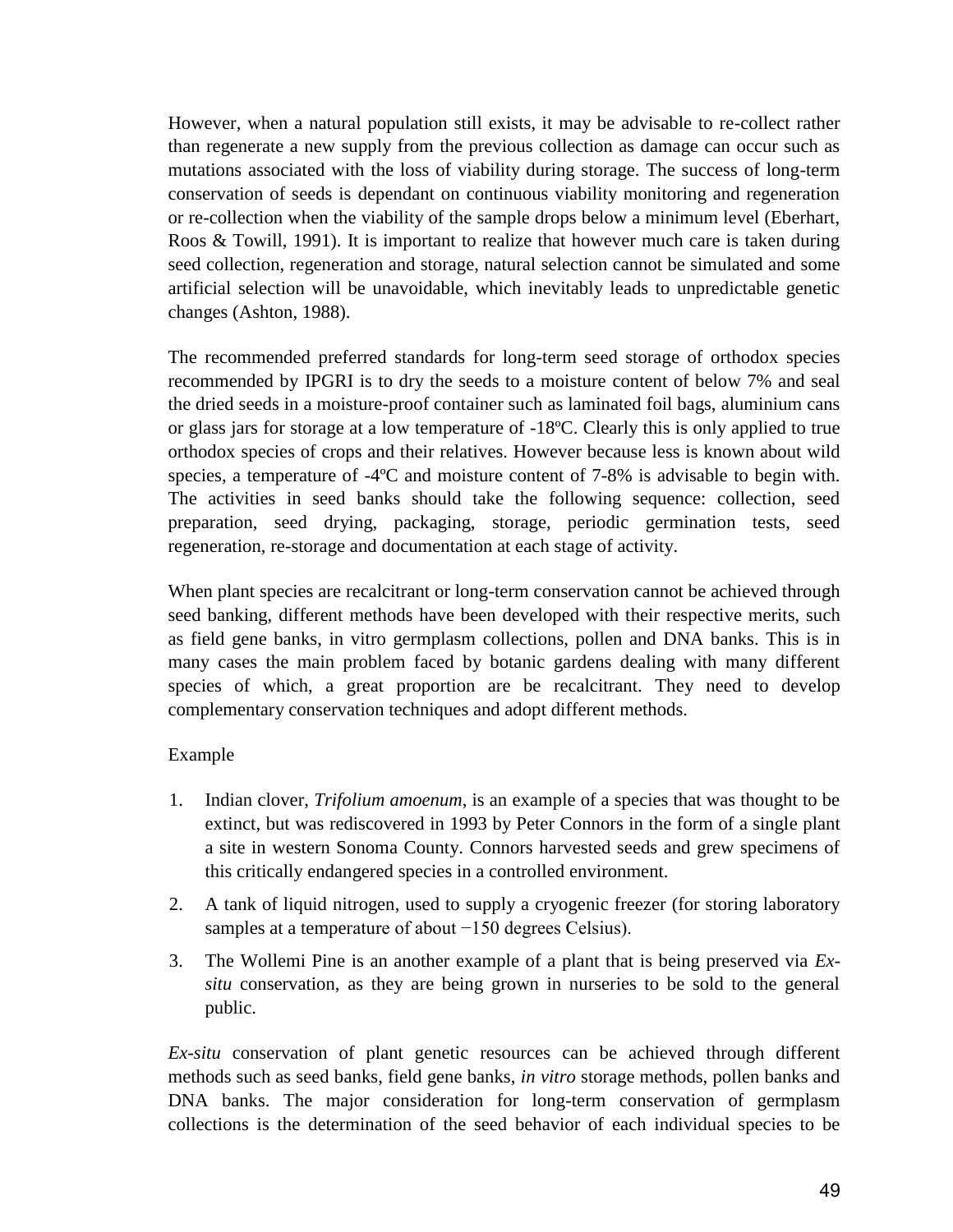preserved during storage under dry conditions and cold temperatures. If the seeds can be dried to a low percentage humidity such as below 8%, in the majority of cases, the seeds will then withstand very cold temperatures of below 20°C. When the seeds tolerate these conditions and remain viable after many years of storage, they are classified as orthodox (desiccation tolerant) as opposed to recalcitrant (desiccation intolerant) when they do not. However, there might be many other reasons why a particular species cannot be preserved in seed banks, such as a very low production of seed or long-life cycle species, such as trees and perennials. Their conservation as seeds would make the study of their biology difficult.

### **5.4.4 Botanical gardens**

Botanical gardens and zoos are the most conventional methods of ex-situ conservation, all of which house whole, protected specimens for breeding and reintroduction into the wild when necessary and possible. These facilities provide not only housing and care for specimens of endangered species, but also have an educational value. They inform the public of the threatened status of endangered species and of those factors which cause the threat, with the hope of creating public interest in stopping and reversing those factors which jeopardize a species' survival in the first place. They are the most publicly visited ex-situ conservation sites.

The history of botanic gardens can be traced as far back as the Hanging Gardens of Babylon, built by Nebuchadnezzar in 570 BC as a gift to his wife. Early botanic gardens were designed mainly for the purpose of recreation. By the 16th Century, however, they had also become important centers for research. They promoted the study of taxonomy and became a focal point for the study of aromatic and medicinal plants. More recently, they have taken on significant conservation responsibilities and they often have conservation facilities, such as seed banks and tissue culture units.

Botanical gardens hold living collections. Indeed botanical garden conservation could be considered as field gene bank or seed gene bank or both, depending on the conservation method being used. However, they tend to focus their conservation efforts on wild, ornamental, rare and endangered species. Most of the germplasm conserved in botanical gardens do not belong to the plant genetic resources for food and agriculture.

A botanic garden which wishes to start a small seed bank /gene bank would be advised to start with collecting germplasm that is very well documented from their living plant collection. This would allow them to experiment with a wide range of species and find suitable facilities and techniques for their particular needs. Once the set up is organised and functional, it would be advisable to collect accessions directly from the wild in order to distribute a wider genetic variability and to reduce the effect of domestication on the genetic make up of the accessions.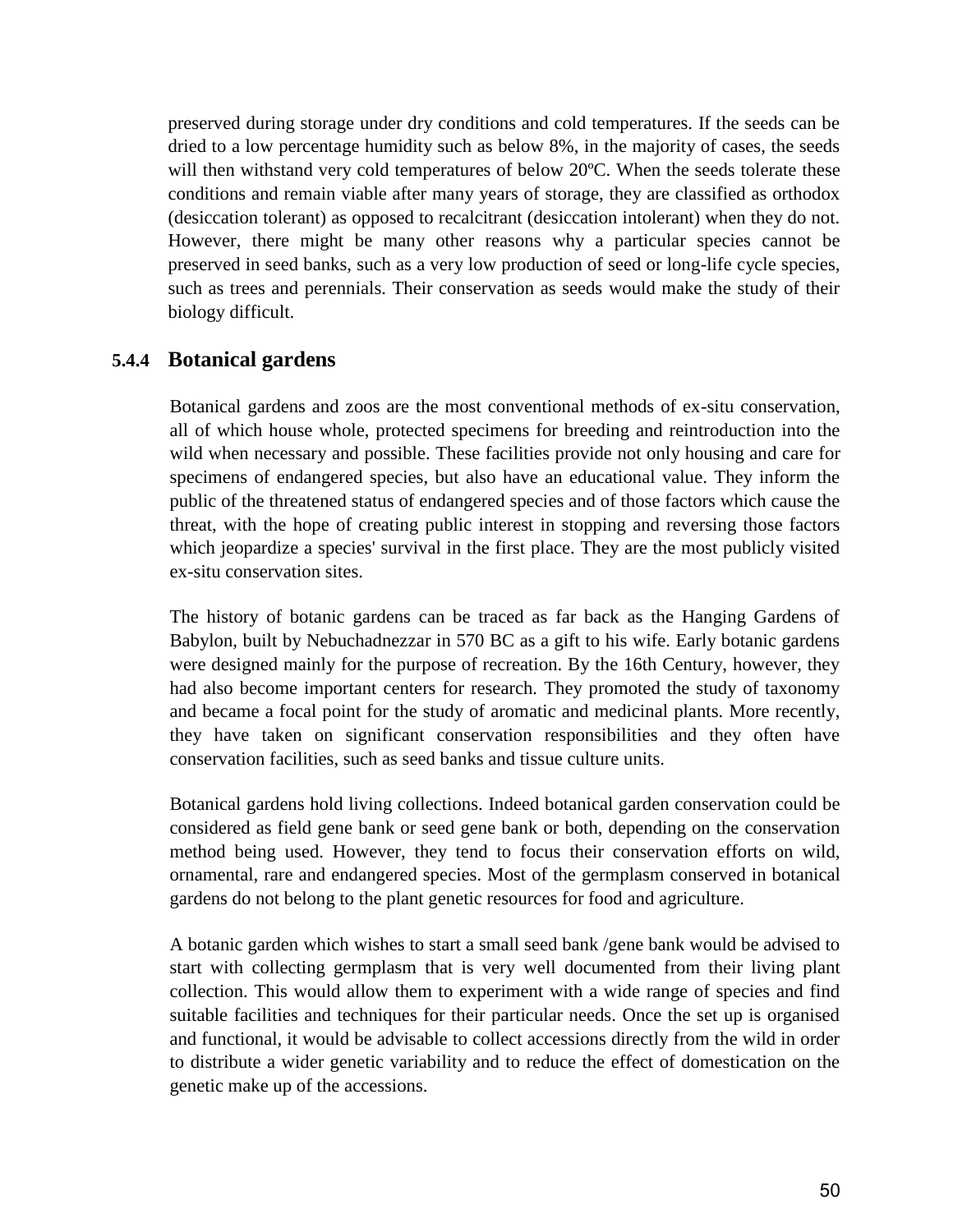Last two hundred years, efforts of botanic gardens in collecting plant material, and the great efforts on crop germplasm collection during the 1970s and the 1980s, there are a large number of gene banks and germplasm collections around the world. According to the FAO and World Information & Early Warning System (WIEWS) database, it is estimated that there are now more than 2000 botanic gardens known around the world in over 150 countries. Together, they maintain more than 6 million accessions in their living collections and 142 million herbaria specimens in the botanic garden herbaria. 60% of the total numbers of accessions are known to be stored in medium-term or long-term facilities, 8% in short-term facilities and 10% in field gene banks, in vitro and under cryopreservation. Clearly, seed storage is the predominant form of plant genetic resource conservation, accounting for about 90% of the total accessions held *ex situ*.

It is very difficult to give an estimate of the type of collections stored around the world as such information is known for only a third of the accessions in the WIEWS database. However, it has been estimated that 48% of all accessions are advanced cultivars or breeders' lines, while over a third are landraces or old cultivars and about 15% are wild or weedy plants or crop relatives.

#### **Some famous botanic gardens/ research centers/ institutes**

#### *International*

- **1. Royal Botanical Garden, Kew, England :** Largest botanical garden in world and its herbarium is also largest in world, having 6 million specimen.
- **2. CIAT :** International Center for Tropical Agriculture located at Palmira, Columbia
- **3. ICARDA :** International Center for Agriculture Research in Dry Areas located at Allepo, Syria
- **4. ICRISAT :** International Center for Agriculture Research for Semi Arid Tropics located at Patencheru, (Hyderabad) India.
- **5. IRRI :** International Rice Research Institute located at Manila, Philippines.
- **6. CITES :** Convention on International Trade in Endangered Species of Wild Fauna and Flora.

#### *National*

- **1. Indian Botanical Garden, Calcutta :** Largest Botanical Garden in India and its herbarium is largest in India, having 1 million specimen
- **2. NBRI :** National Botanical Research Institute located at Lucknow (UP) formally known as National Botanical Garden.
- **3. BSI** : Botanical Survey of India started working in 1890 and is connected with plant exploration and writing up of regional floras and also preparation of flora of India.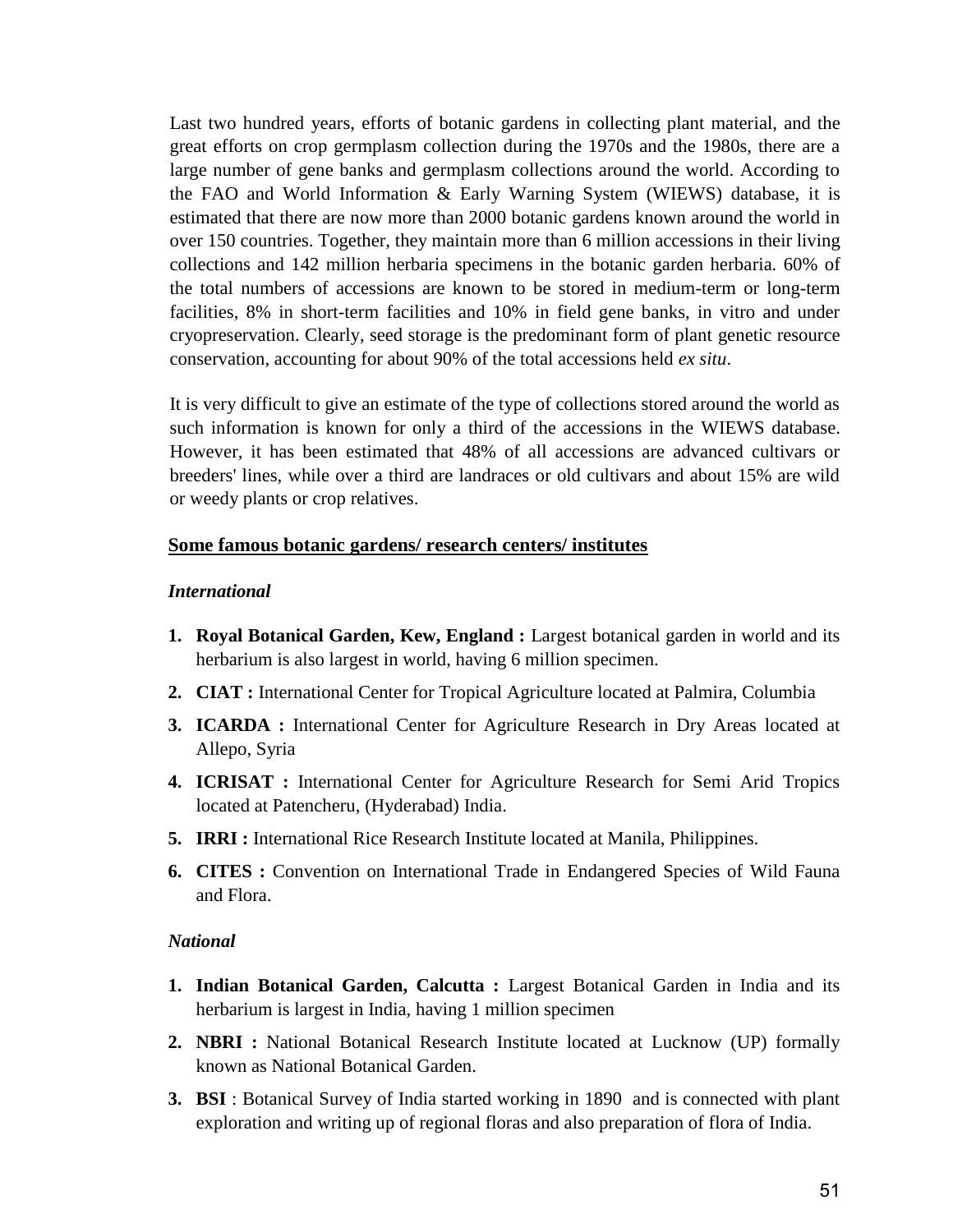- **4. IARI** : Indian Agricultural Research Institute or **Pusa Institute** located at New Delhi. It was initially established at village Pusa in Darbhanga District of Bihar in 1905 under the name **Imperial Agricultural Research Institute**. After a severe earthquake, this institute was shifted to New Delhi in 1936 under the same name. But after independence, it was renamed as Indian Agricultural Research Institute.
- **5. FRI** : Forest Research Institute located at Dehradun (Uttarakhand), established in 1906 under name Imperial Forest Research Institute (IFRI), but after independence, name was changed to FI. This institute is connected with researchers on different aspects of forest trees and also provides training to forest officers.

## **5.4.5 Field Gene banks**

Field gene banks or living collections are the main conservation strategy for long-lived perennials, recalcitrant species and vegetatively propagated species. Their main limitation is that they take a great deal of space and are difficult to maintain and protect from natural disasters. They are susceptible to the spread of diseases and may suffer from neglect. Furthermore, out-breeders require controlled pollination for regeneration from seed. In many circumstances they are the only available option for the conservation of important germplasm. When displayed, the plants have an important educational value and can easily be accessed for research purposes.

The conservation of germplasm in field gene banks involves the collecting of materials and planting in the orchard or field in another location. Field gene banks have traditionally been used for perennial plants, including:

- species producing recalcitrant seeds;
- species producing little or no seeds;
- species that are preferably stored as clonal material; and
- species that have a long life cycle to generate breeding and/or planting material.

Field gene banks are commonly used for such species as cocoa, rubber, coconut, coffee, sugarcane, banana, tuber crops, tropical and temperate fruits, vegetatively propagated crops, such as wild onion and garlic, and forage grasses.

## **5.5 BIOTECHNOLOGY METHOD OF EX-SITU CONSERVATION**

Biotechnology is the *third wave* in biological sciences and represents such an interface of basic and applied sciences, where gradual and subtle transformation of science into technology can be witness. Biotechnology is also defined as the applications of scientific and engineering principles to the processing of material by biological agents to provide goods and services. United States Congress"s office of Technology Assessment defined biotechnology as any technique that used living organisms to make or modify a product,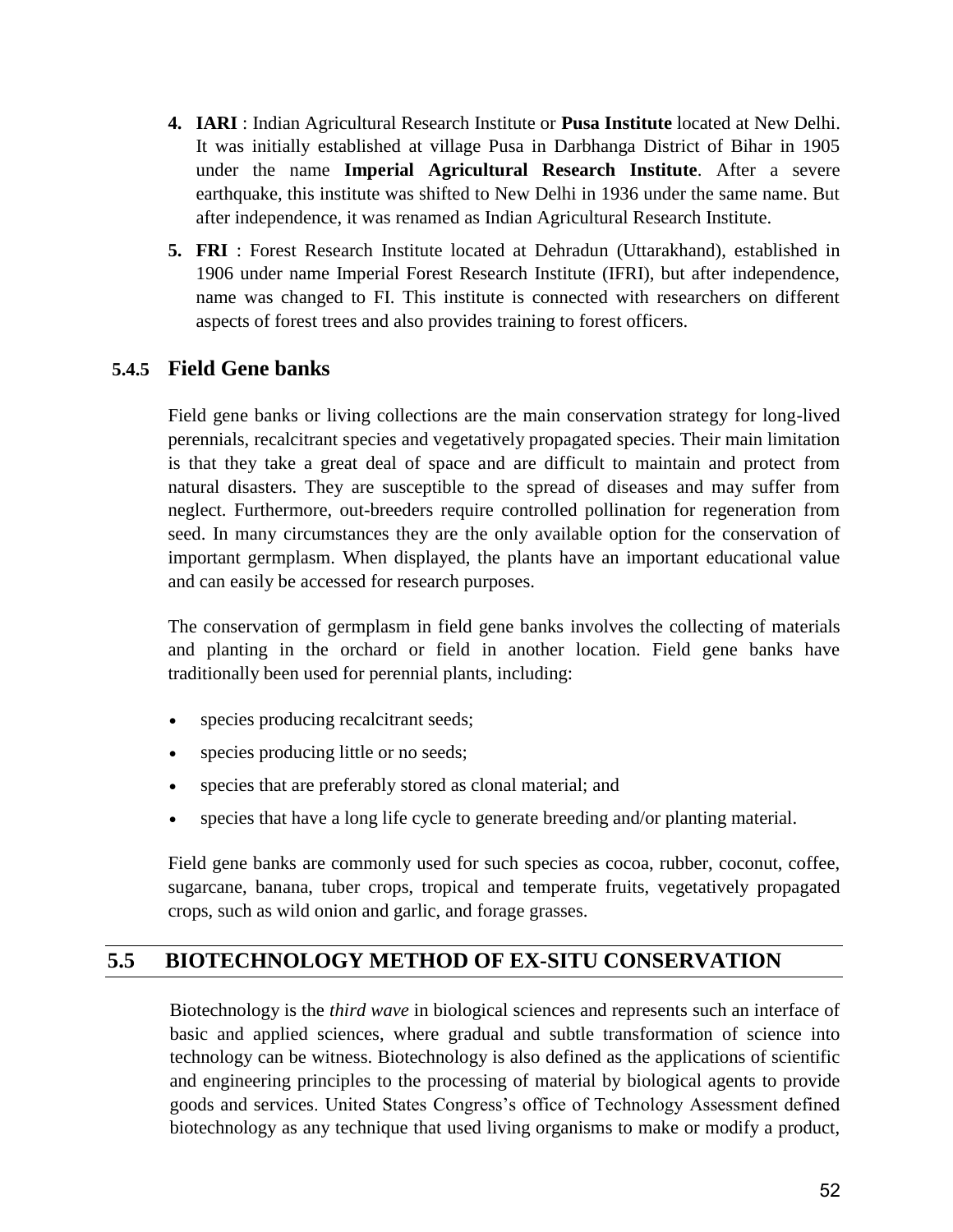to improve plants or animals or to develop microorganisms for specific used. The document focuses on the development and application of modern biotechnology based on new enabling techniques or recombinant-DNA technology, often referred to as genetic engineering.

Since biotechnology involves the use of all life forms for human welfare. Therefore, extinction of wild species and destruction of ecosystems has been a major concern of policy markers and environmentalists. A discussion on biotechnology involving biodiversity is relevant, because biodiversity is being utilized to provide genes from wild species for biotechnological exercises.

Several biotechnological tools are now available to tackle various specific problems and to enhance the potentials of grass covers such as feeding value, propagation and persistence. Basically, in range grasses, several tools of biotechnology, comprising endosperm and anther culture, somaclonal variation protoplast culture and fusion, transformation, etc., can address breaking the apomictic barrier for recombination for recombination of desired traits. The grass biotechnologists are actively engaged to achieve this goal. Besides, the mapping of genes, isolation, cloning and characterization of important genes/ traits in range species as well as in other crops can ultimately improves the value of grass cover through genetic transformation in the pasture species. It is envisaged that by following these approaches anti-quality factors can be suppressed and the digestibility of allows even tracking the genes for polyphonic traits and the metric traits like seed production; the biomass would also be hopefully improved. The current certainly go a long way in adding to the fertility and diversity of grass covers. Propagation of specific genotypes of endangered but useful species on a large scale in a short time frame is possible through the modern biotechnological approaches.

#### **5.5.1** *In-vitro* **Conservation**

Conservation *in-vitro* is wholly dependent upon the techniques of plant cell, tissue and organ culture, and is appropriate in situations where conventional seed storage cannot or is not to be employed.

In particular *in-vitro* conservation used for vegetatively propagated material species with recalcitrant seed and material biology. This later material may have been costly and limited in quantity and have characteristics whose stability during repeated mitotic divisions and following meiosis are unknown. It is, therefore prudent to conserve stocks of this material to ensure consistency in subsequent experimentation of production processes, and as definitive source of reference material.

The material stored *in vitro* may be protoplast, isolated cells grown in suspension or on semi-solid medium, meristem cultures at various stages of development or organized plantlet. It can be assumed that genetic stability within the in-vitro systems increase as the complexity of the cultured material, with completely differentiated plantlets in culture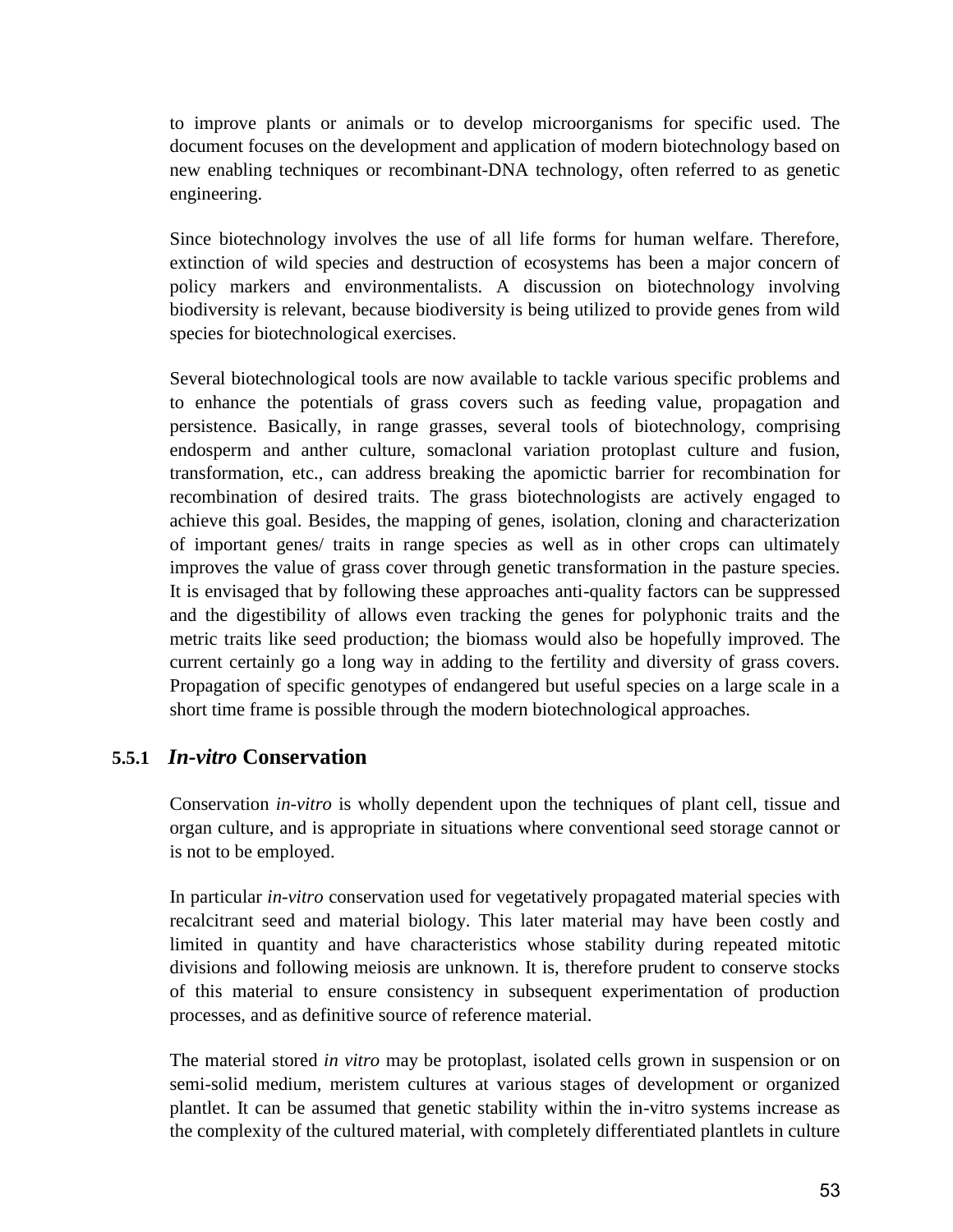having the least risk of genetic alteration during an in-vitro excursion (Karp, 1989). Consequently, if the storage conditions are to permit some level of growth and metabolic activity then organized plantlets are the conservation material of choice, but where growth is to be completely inhabited as in cryopreservation excersied shoot meristems may be the more suitable explains (Ford-Lloyd and Jackson, 1986; Wihters, 1987) where cell or protoplast cultures are to be maintained and there is no choice as to a preferred level of organization then care must be taken to ensure the maximum genetic stability, preferable by opting for cryopreservation.

At the simplest level conservation *in-vitro* is achieved by repeated sub-culture continuing the protection from adverse environmental conditions and pathogens that is inherent in the in-vitro systems. This is expensive both in terms of labour and the basic material of the culture process and whilst least demanding in terms of the level of available technology, has a considerable risk of material loss due to human error or the failure invitro security e.g. the invasion of pathogen during transfer.

#### **Mode of propagation**

There is large number of threatened/ rare/ endangered plant species on which in-vitro propagation of threatened plants could be achieved by the following methods.

- 1. Clonal propagation
- 2. Somatic embryogenesis
- 3. Organogenesis
- 4. Callus differentiation

#### **Table : In-vitro regeneration of threatened/ rare/ endangered plant species**

| <b>Name of Plants</b>   | <b>Explant Used</b>                 | <b>Medium</b> | Mode of<br><b>Regeneration</b>  |
|-------------------------|-------------------------------------|---------------|---------------------------------|
| Aconitum carmichaeli    | Shoot tips & axillary<br>buds       | <b>MS</b>     | Clonal multiplication           |
| Aconitum nepellus       | Nodal shoot                         | <b>MS</b>     | Axillary shoot<br>proliferation |
| Aconitum noveboraacense | Nodal shoot                         | <b>MS</b>     | Axillary shoot<br>proliferation |
| Anogeissus sericea      | Nodal segment<br>(seedling explant) | MS            | Axillary shoot<br>proliferation |
| Caralluma edulis        | Shoot segments                      | MS            | Clonal multiplication           |
| Commiphora wightii      | Shoot segments                      | MS            | Axillary shoot<br>proliferation |
| Coptis teeta            | Hypocotyl segment                   | MS            | Callus culture                  |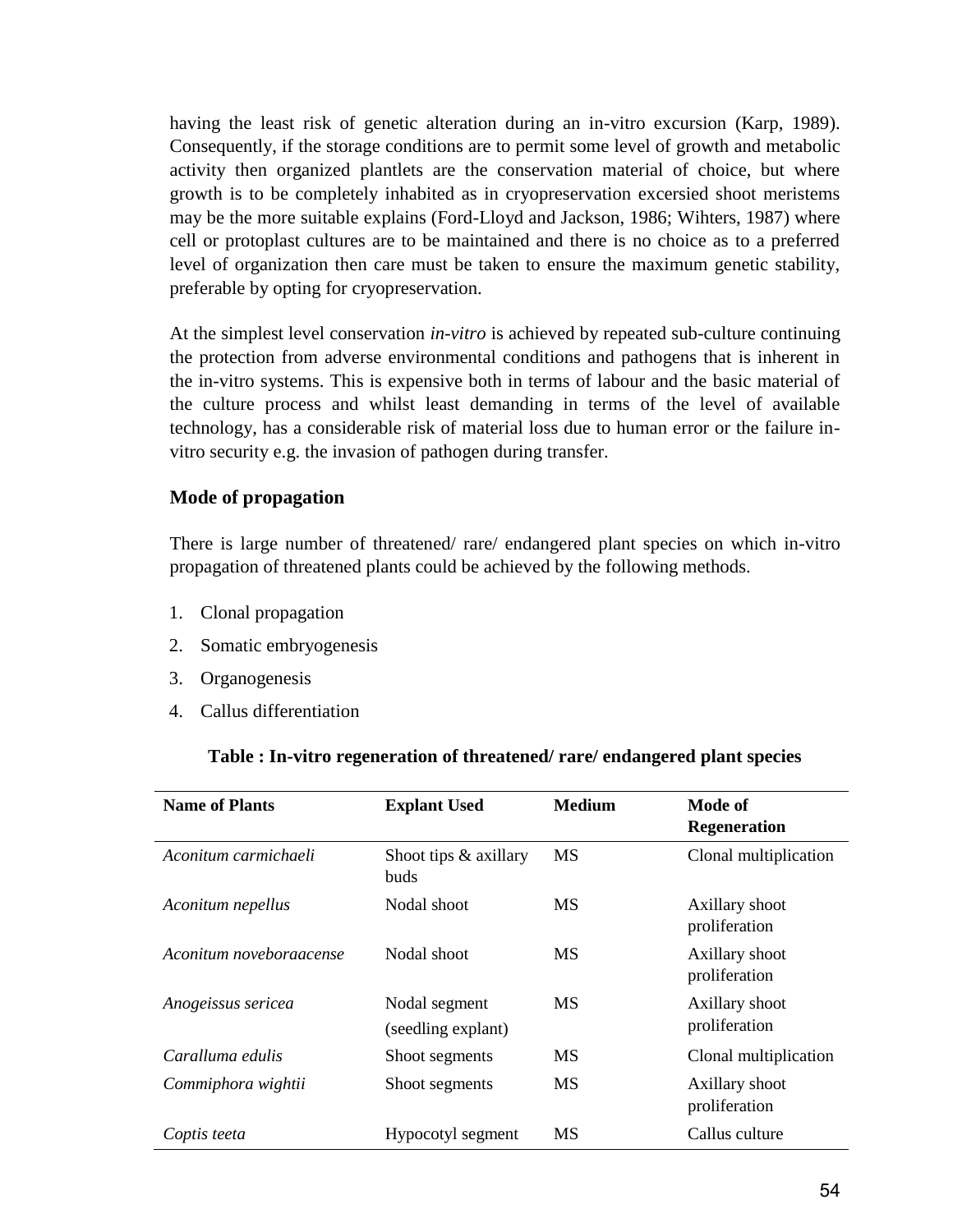| Feronia limonia        | Axillary branching      | <b>MS</b>                | Axillary shoot<br>proliferation |
|------------------------|-------------------------|--------------------------|---------------------------------|
| Gerbera aurantiaca     | Axillary bud            | <b>MS</b>                | Axillary shoot<br>proliferation |
| Nepenthes khasiana     | Mature nodal<br>segment | <b>MS</b>                | Axillary shoot<br>proliferation |
| Nepenthes khasiana     | Axillary bud            | MS or wood pt.<br>medium | Axillary shoot<br>proliferation |
| Ocotea catharinensis   | Zygotic embryos         | <b>MS</b>                | Somatic<br>embryogenesis        |
| Oncidium catharinensis | Seedling                | Knudson<br>medium        | Root tip culture                |
| Picorrhiza kurroa      | Axillary bud            | <b>MS</b>                | Axillary shoot<br>proliferation |
| Podophyllum hexandrum  | Zygotic embryos         | <b>MS</b>                | Somatic<br>embryogenesis        |
| Rauvolfia serpentine   | Low temperature         | <b>MS</b>                | Storage                         |
| Rheum embodi           | Axillary bud            | liquid                   | Axillary shoot<br>proliferation |
| Rumex acetosella       | Axillary bud            | <b>MS</b>                | Somatic<br>embryogenesis        |
| Santalum album         | Zygotic embryos         | <b>MS</b>                | Somatic<br>embryogenesis        |
| Trichopus zeyanicus    | Axillary bud            | <b>MS</b>                | Axillary shoot<br>proliferation |
| Valeriana wallichii    | Axillary bud            | <b>MS</b>                | Callus culture                  |
| Wrightia tomentosa     | Axillary bud            | <b>MS</b>                | Axillary shoot<br>proliferation |

### **5.5.2** *In-Vitro* **Storage of Germplasm and Cryopreservation**

Assuming that differentiated plantlets are to be stored in-vitro, with all that this implies for genetic stability and then lowering growth temperature to slow metabolism and development has previously reduced the labour and expense for repeated subculture. The security of the culture is also improved as the frequency of the physical interventions of subculture is also reduced. Similarly, the use of osmotic stress and the addition of growth retardant to the culture medium have effectively prolonged the interval between culture transfers (Wither 1987; Prithcard et al., 1986).

The greatest genetic stability is achieved by storage of propagules, capable of regeneration in-vitro liquid nitrogen i.e. **cryopreservation** (kartha 1985) where possible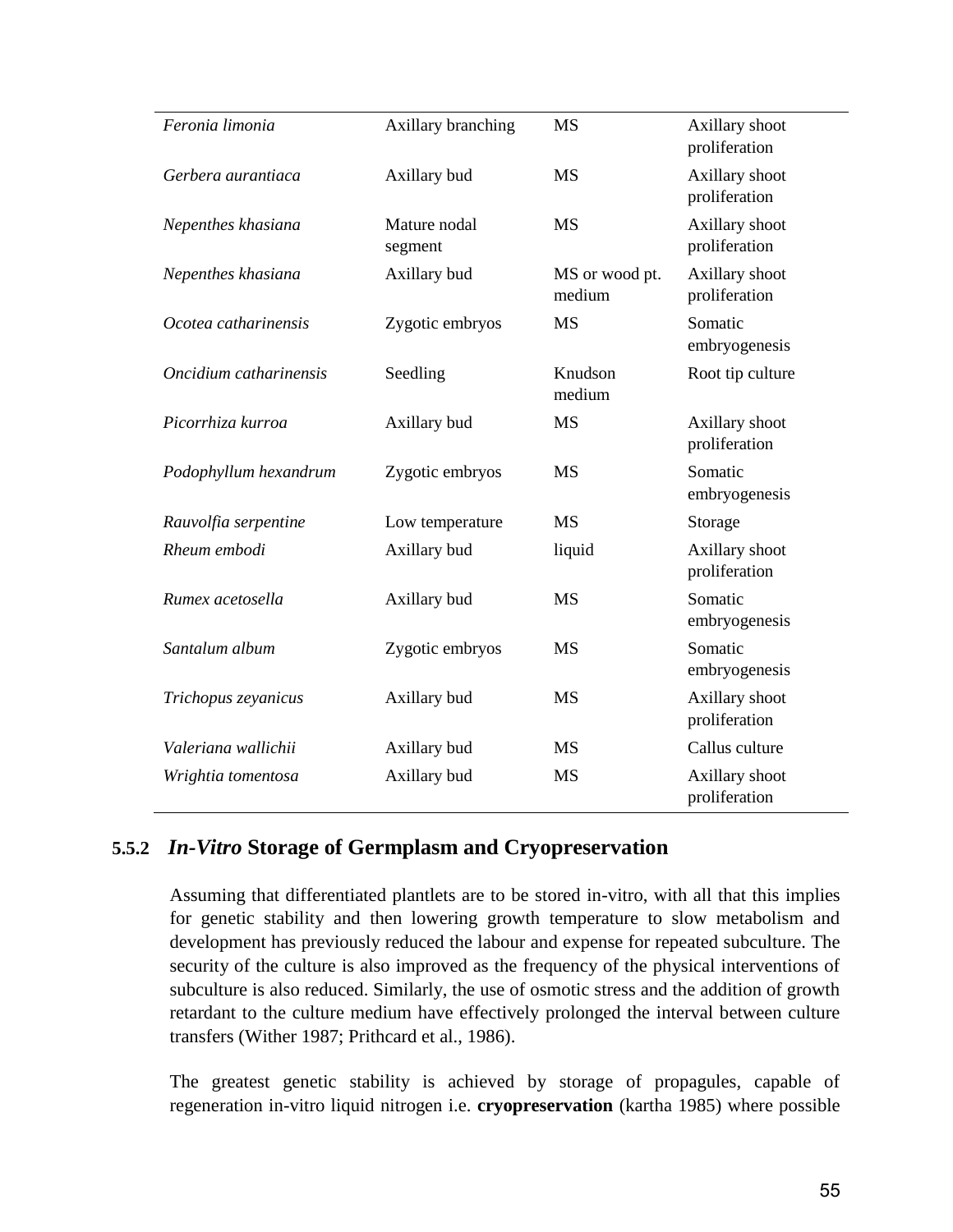these propagules will be excised meristems, capable of direct regeneration into plantlets, but they amy, of necessary, by isolated cells or protoplasts.

### **Cryopreservation**

In this system stability is imposed by ultra low temperature and storage is at, or close to -  $196^{\circ}$ C using liquid Nitrogen (or the vapour immediately above it), as practical and convenient oxygen. At such temperature normal cellular chemical reactions do not occur as energy level are too low to allow sufficient molecular motion to complete the reaction. Water exists either in a crystalline or glassy state under these conditions and such high viscosity  $(> 1013)$  poises) that rates of diffusion are insignificant over time spans measured at least as decades. The majority of the chemical changes that might occur in a cell are therefore; effectively prevented and so the cell is stabilized the maximum extent that is practically possible.

Unfortunately, that is not to say that biological material successfully cooled to  $-196^{\circ}$ C is in state of complete suspended animation. Certain type of chemical reaction can still occur at these temperatures, such as the formation of the free radicals and macromolecular damage due to ionizing radiation. The only real threat to genetic stability comes from such reactions, especially those that damage nucleic acids. Any damage that does occur will necessarily be cumulative as enzyme repair mechanisms are also totally inhibited at these low temperatures.

While there are as yet few quantitative data on genetic stability at ultra low temperature for higher organisms, studied by Ashwood, Smith and Grant (1977) indicate that to reach a D10 level (where D10 is the readiation dose resulting in 90% mortality of the population) a frozen cell population would have to be exposed to back ground radiation for some 32,000 years. It is also noteworthy that dimethyl sulphoxide, probably the most commonly used cryoprotectant in-vitro preservation and may aid in radiation damage.

The potential of conservation system for in-vitro material based upon cryogenic storage is therefore, clear and the technique has become relatively widely used.

## **5.5.3 Other Methods**

#### **Cold storage**

Germplasm conservation by storing material in cultures at low and no-freezing temperature the ageing of plant material is slow but not completely stopped as in freezes prevention.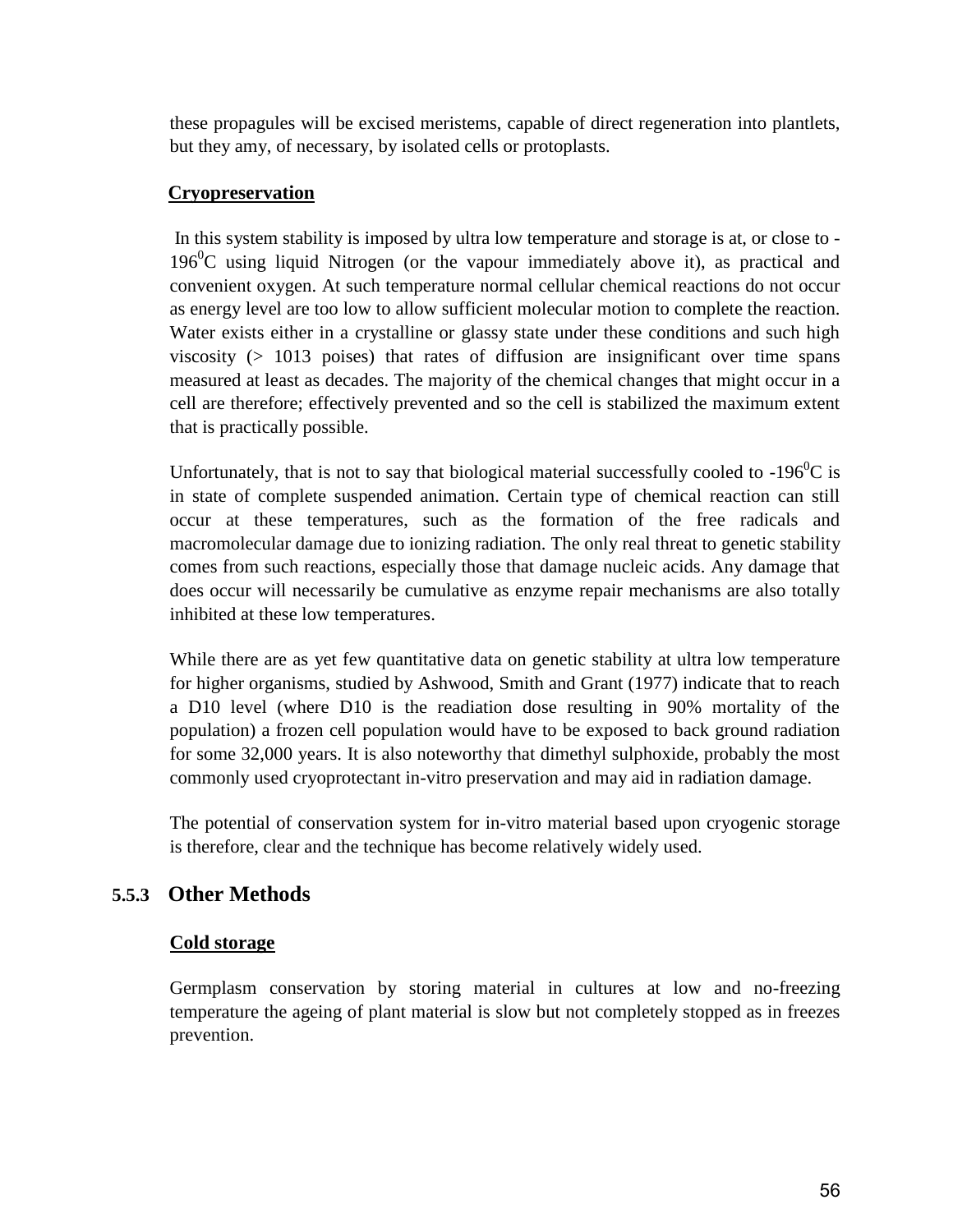### **Low Pressure and Low Oxygen Storage**

Attempts have been made to development Low Pressure Storage (LPS) and Low Oxygen Storage (LOS) as feasible techniques for future conservation of cultured plant materials. In LPS, the atmospheric pressure surrounding the tissue cultures is reduced resulting in partial decrease of the pressure created by gases in contact with the plant material. On the other hand, in LOS, the atmospheric pressure (760 mm Hg) is not reduced but the inert gases (particularly nitrogen) are combined with oxygen to create low oxygen pressure.

These are found useful in both short term and long term storage. There is also belated recognition that nature is infinitely more tough tests of survival for millions of years. An effort is now onto revive culturing of plant in-vitro. A biotechnology firm in USA, *Phytera*, has for example set up and stored plant cell cultures of 5,000 spp in glass vials.

## **5.5.4 Germplasm Facilities in India**

Recognizing the need for sophisticated facilities for research and development and providing services, the following additional germplasm facilities have been set up :

- 1. The National Facility for Microbial Type Culture Collection at the Institute of Microbial Technology, Chandigarh, with over 1,600 cultures in its stock.
- 2. The National Facility on Blue-green Algal Collection at the Indian Agricultural Research Institute, with over 500 strains and several pure culture as well as soilbased cultures, which have been supplied to farmers for production of bio-fertilizers.
- 3. The National Facility for marine Cyanobacteria at the Bharatidasan University, Tiruchirapalli, which is coordinating extensive surveys on the southern coast.
- 4. The National Facility for Plant Tissue Culture Respository at NBPGR, New Delhi, which has undertaken in vitro conservation of germplasm (Cell, Tissue, organ), for medium and long term, particularly for those species for which conventional methods are inadequate. It has 850 accessions of crop species and employes molecular methods of characterization and classification.
- 5. The National Facility for Laboratory Animals at Central Drug Research Institute, Lucknow and the National Institute of Nutrition, Hyderabad have made available quality animals for biomedical research and industry in the country.
- 6. The National Facility for Animal Tissue and Cell Culture, Pune, and autonomous institutions under Department of Biotechnology (DBT) has 1127 stock cultures comprising 594 different cell strains. The facility has supplied 401 culture consignments to 84 insttutions throughout the country. It also has 50 rectors, plasmids and genomic libraries.
- 7. Three National Gene Bank for Medicinal and Aromatic Plants at the Central Institute of Medicinal and Aromatic Plants, Lucknow and NBPGR, New Delhi, for the northern region; and the Tropical Botanical Garden and Research Institute,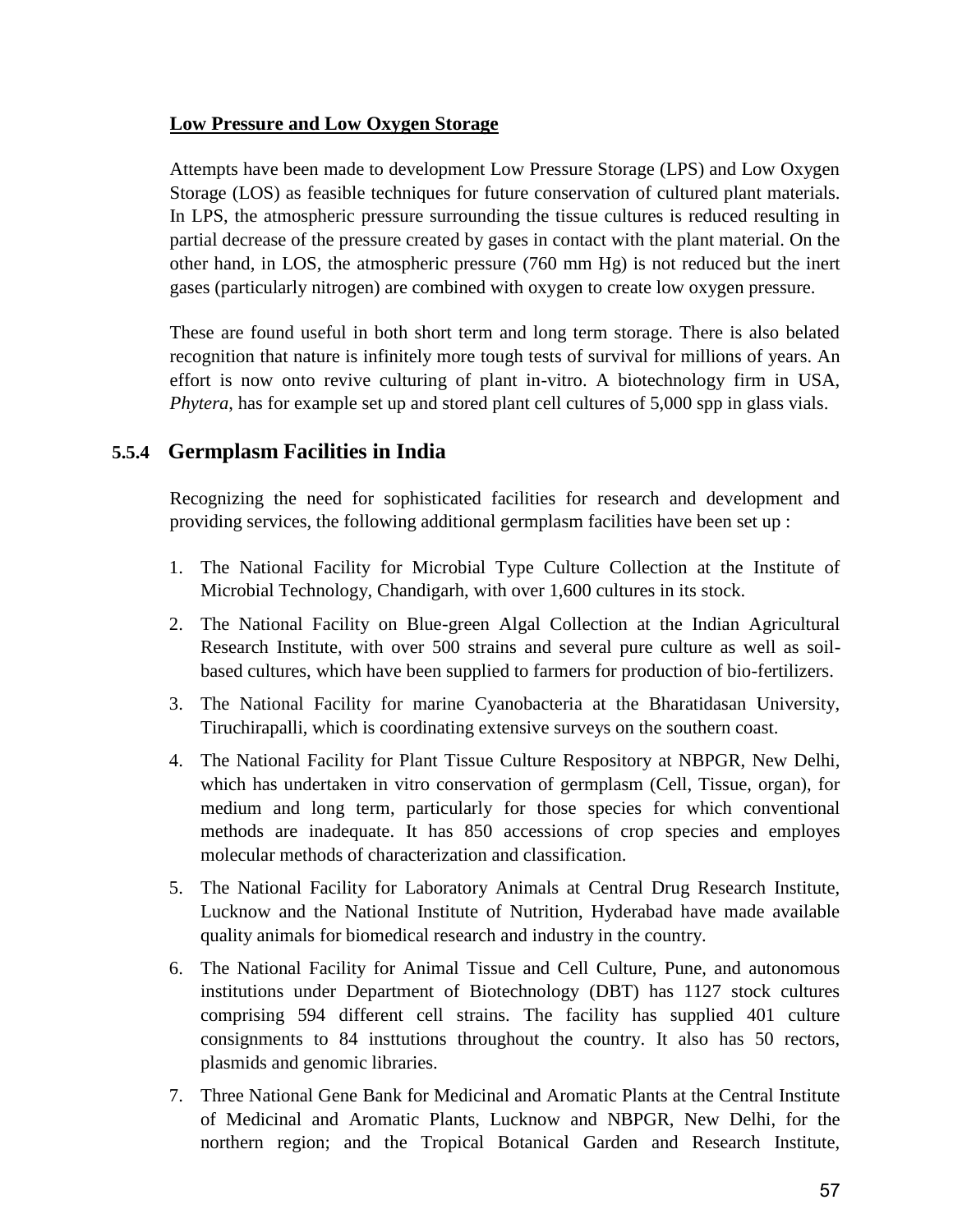Trivendrum, for peninsular India have been established. These banks will conserve important species of proven medicinal value, which are categorized as endangered, threatened or rare and are used extensively in traditional systems of medicine, difficult to propagate, have significance for research and developmet for the future, and are of commercial values. India is the regional coordinator for Asia and also the overall coordinator for the establishment of Gene banks of Medicinal and Aromatic Plants among G-15 countries.

## **5.6 GENERAL ACCONT OF IMPORTANT INSTITTIONS**

## **5.6.1 Botanical Survey of India**

Botanical Survey of India (BSI) was established in 1890 with the basic objectives of carrying out floristic surveys of the Indian empire. It was reviewed and reorganised in 1954. During the successive plan periods its functions have been gradually expanded. After reorganisation and establishment of 10 different regional centres throughout the country, the aims and objectives of the Survey were redefined in 1976 with a view to encourage taxonomic research and to accelerate the scientific expertise for the preparation of a comprehensive flora of the country. The objectives and perspectives of BSI were thoroughly reviewed in 2002 by the subcommittee constituted by Programme Advisory Committee for BSI & ZSI. Activities like survey and exploration of plant resources, listing of endangered species, publication of national flora, preparation of national Data Bank on herbarium and live collection, plant distribution and nomenclature were strengthened.

### **History**

The British East India Company had established botanical gardens at Sibpur, Poona, Saharanpur and Madras as centres for improving botanical knowledge and experimentation under the local Governments. For example, the Saharanpur botanical garden, which dates from before 1750, was acquired by the East India Company in 1817 for growing medicinal plants. Most of the EIC botanical gardens' work was for the cultivation of plants of interest in commerce and trade.

The Botanical Survey was formally instituted on February 13, 1890 under the direction of Sir George King, who had been superintendent of Royal Botanic Garden, Calcutta since 1871. King became the first ex-officio Director of BSI. The Calcutta Garden became the headquarters of the Survey and was given regional responsibility for Bengal, Assam, North East, Burma, and the Andaman and Nicobar Islands.

### **Objective**

The prime objectives of the Survey were: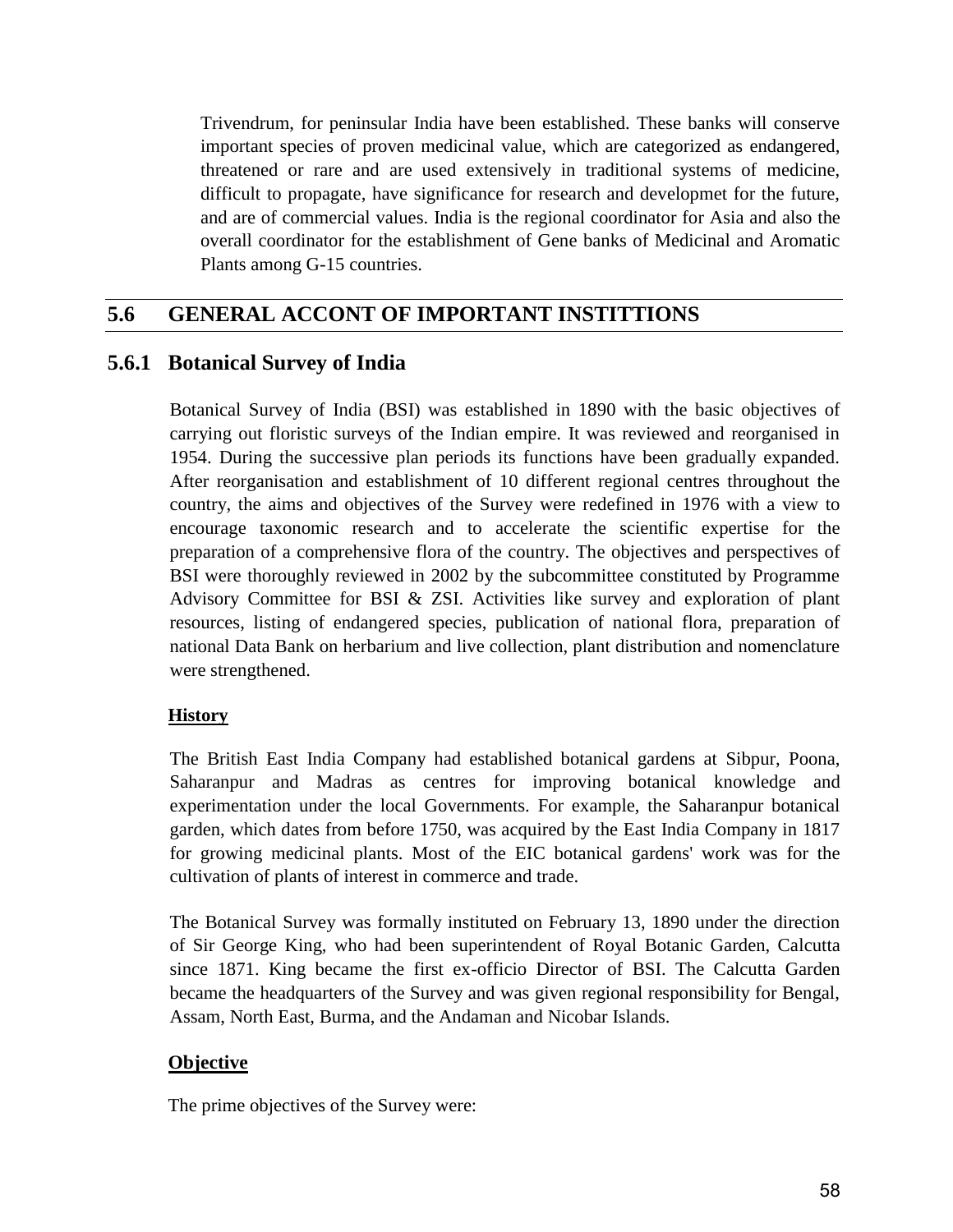- To undertake intensive floristic surveys and collect accurate and detailed information on the occurrence, distribution, ecology and economic utility of plants in the country.
- To collect, identify and distribute materials which may be of use to educational and research institutions and,
- To act as custodian of authentic collections in well planned herbaria and to document the plant resources in the form of local, District, State and National Flora.

### **Research Center/ Circle**

To cope up with this enormous task assigned to the Survey, the following 4 circles were established after independence, in different Botanical regions to cover the vast stretches of the country :

- 1. Botanical Survey of India, **Southern Circle** at Coimbatore on 10th October 1955.
- 2. Botanical Survey of India, **Eastern Circle** at Shillong on 1st April 1956.
- 3. Botanical Survey of India, **Western Circle** at Pune on 12th December 1955.
- 4. Botanical Survey of India, **Northern Circle** at Dehra Dun on 1st August 1956.

Simultaneously, a Central Botanical Laboratory at Lucknow was established in December, 1957 for studying the various aspects of plant biology like – cytology, plant physiology, plant chemistry, seed biology, ecology, etc.- in order to provide multidisciplinary approach to conventional taxonomy.

During the same year (1957), the Herbarium belonging to "Royal Botanic Garden", Calcutta, which was renamed as the "Indian Botanic Garden" in 1950, was transferred to Botanical Survey of India and soon this herbarium shot into fame as the "Central National Herbarium" (CAL).

In order to further strengthen the Survey for carrying out its assigned mandate more effectively and expeditiously, a number of new Circles in different phytogeographical regions were opened as follows:-

- 5. Botanical Survey of India, **Central Circle** at Allahabad in 1962
- 6. Botanical Survey of India, **Arid Zone Circle** at Jodhpur in 1972
- 7. Botanical Survey of India, **Andaman & Nicobar Circle** at Port Blair in 1972
- 8. Botanical Survey of India, **Arunachal Pradesh Circle** at Itanagar in 1977
- 9. Botanical Survey of India, **Sikkim Himalayan Circle** at Gangtok in 1979
- 10. **Botanic Garden of Indian Republic** at Noida in 2002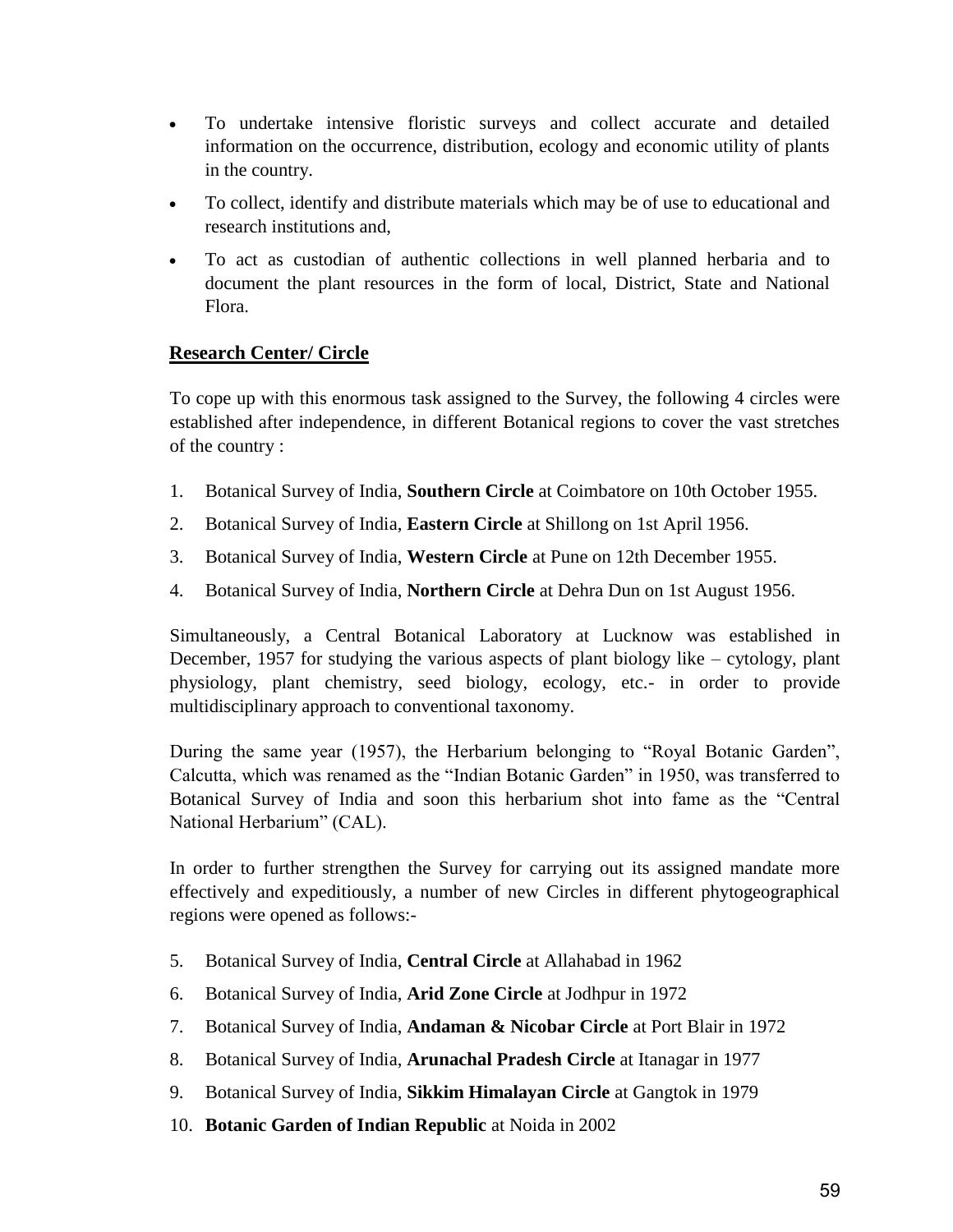#### 11. Botanical Survey of India, **Deccan Circle** at Hyderabad in 2005

### **Mandate**

During the successive five year plan periods, the functions of Botanical Survey of India were further diversified to include various new areas such as assessment and inventorisation of endemic, rare and threatened plant species; evolving conservation strategies; studies on fragile ecosystems and protected areas like Sanctuaries, National Parks and Biosphere Reserves; monitoring of changes in floristic components; ex-situ conservation, multiplication and maintenance of germplasm of plant genetic resources, endemic and threatened species, wild ornamentals, etc.; ethnobotanical and geobotanical studies and the development of National Database on Herbarium (including Type specimens) live collections, plant genetic resources, plant distribution and nomenclature. The aims and objective of the department were redefined, reviewed during the year 1987 and survey and exploration of plant resources and inventorisation of threatened species, publication of National and State Floras and development of National database were given top priority.

After the ratification of the Convention on Biological Diversity by the Govt. of India in February, 1994 a greater role for Botanical Survey of India was envisaged, particularly with reference to the article  $-7$ , 8, 12, 16 of the Convention on Biological Diversity (CBD). Following which the objectives and strategies of the Botanical Survey of India were further diversified.

Following are the main functions of Botanical Survey of India:

## **Primary Functions**

- Exploration, inventorisation and documentation of phytodiversity (including nonflowering plants) in general and protected areas, hotspots, fragile ecosystems, wetlands, sacred groves in particular; publication of National, State and District Floras.
- Identification of Red list species and species rich areas needing conservation; exsitu conservation of critically threatened taxa in the Botanical Gardens.
- Survey and documentation of traditional knowledge (ethnobotany) associated with plants
- Develop a national database of Indian plants including herbarium specimens, live specimens, Botanical paintings /illustrations etc.

### **Secondary Functions**

Revisionary/Monographic studies on selected plant groups.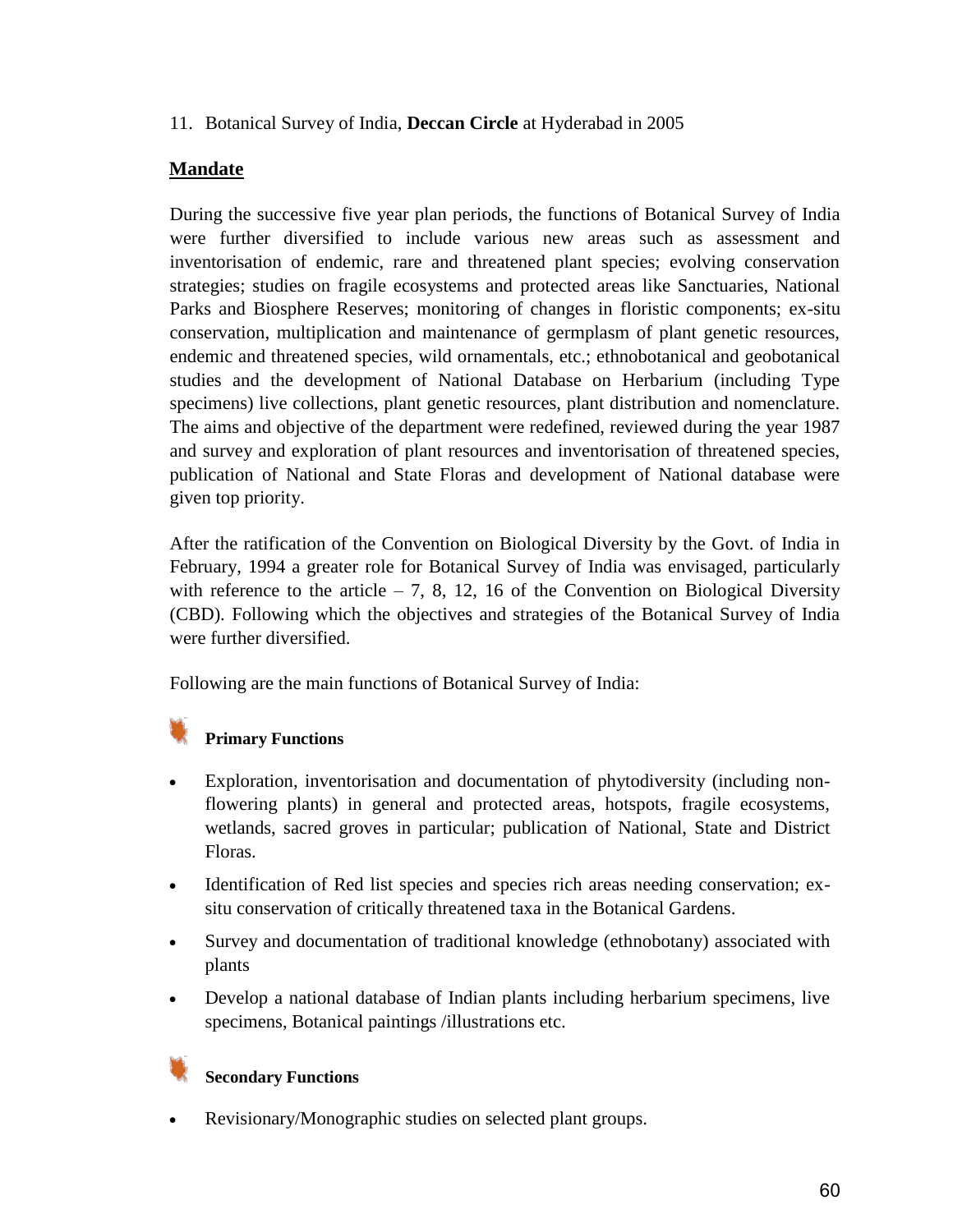- Qualitative analysis of nutritive value of ethno-food plants and other economically useful species.
- Capacity building in plant taxonomy through refresher courses and post M.Sc. certificate course.
- Environmental Impact Assessment of areas assigned to BSI for study.
- Develop and maintain Botanical Gardens, Musea and Herbaria.
- Preparation of Seed, Pollen and Spore Atlas of Indian Plants.
- Recently, the Survey has also extended its activities to Antarctica from 16th expedition (1996 – 97) onwards for the study of Bryophytes, Fungi and Algae (except the blue-green).

## **5.6.2 The National Bureau of Plant Genetic Resources (NBPGR)**

The National Bureau of Plant Genetic Resources has its Headquarters at New Delhi, located at latitude of  $28^{\circ}$  35' N, longitude of  $70^{\circ}$  18' E and an altitude of 226 m above mean sea level. NBPGR functions under the administrative control of the Crop Science Division of the ICAR. The Bureau draws guidelines from the Crop Science Division of ICAR, Bureau's Management Committee, Research Advisory Committee and Germplasm Advisory Committees.

The Bureau has four Divisions, two units, three cells and an experimental farm at its Headquarters in New Delhi and 10 regional/ base stations located in different phytogeographical zones of India. Besides this, a National Research Centre on DNA fingerprinting and an All India Coordinated Research Project on Under-utilized Crops are also located at the Bureau.

Plant Exploration and Collection Division has the objectives to plan, coordinate and conduct explorations for collecting germplasm. Germplasm Evaluation Division is entrusted with the prime responsibility of characterization and evaluation of all the indigenous and exotic germplasm collections for their field performance and other important traits like resistance to biotic/ abiotic stresses and phytochemical attributes along with maintenance and regeneration. This division has an experimental farm located at Issapur about 45 km from the main campus covering an area of 40 ha. Germplasm Conservation Division is vested with the task of conservation of germplasm of various crop plants, and to undertake basic research on various aspects of seed storage and longevity. Plant Quarantine Division has the power vested by Plant Protection Advisor to the Government of India, under the Plant Quarantine (Regulation of Import into India) Order 2003 under the Destructive Insects and Pests Act (1914), to carry out quarantine of the plant germplasm imported for research purposes. It also undertakes the quarantine of material under export and issues the phytosanitary certificate. Germplasm Exchange Unit has the responsibility of introducing genetic resources of diverse crop plants and their wild relatives and distributing the same within the country, and also exports the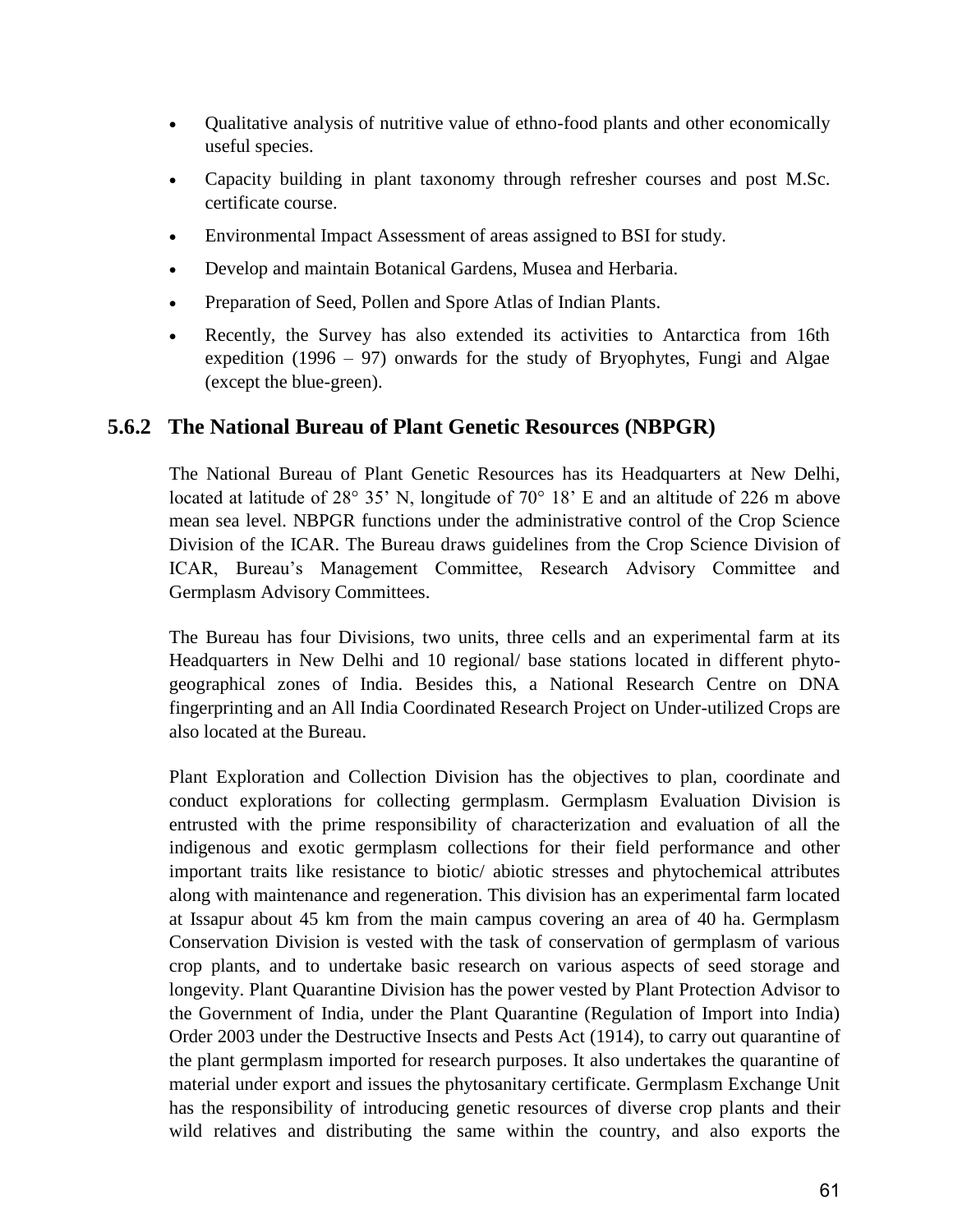germplasm. There is also a Tissue Culture and Cryopreservation Unit, with the main objective to conserve economic plants, for which conventional methods of storage are unsuccessful or inadequate, through in vitro and cryopreservation techniques. In addition, the Bureau has three cells, namely PGR Policy, Agriculture Research Information System and Technical Cell.

The NRCDF has facilities for molecular fingerprinting of released varieties and genetic stocks of crop plants of India. It has the objectives of standardization of molecular marker systems for DNA profiling and their application in variety identification. The NBPGR Headquarters, along with the network of 11 regional /base/ satellite stations covering different agro-climatic regions, and the linkages with 59 National Active Germplasm Sites constitute the Indian Plant Genetic Resource Management System.

### **Mandate**

To act as nodal institute at national level for acquisition and management of indigenous and exotic plant genetic resources for food and agriculture, and to carry out related research and human resource development, for sustainable growth of agriculture.

#### **Objectives of NBPGR**

- To plan, organize, conduct and coordinate exploration and collection of indigenous and exotic plant genetic resources.
- To undertake introduction, exchange and quarantine of plant genetic resources.
- To characterize, evaluate, document and conserve crop genetic resources and promote their use, in collaboration with other national organizations.
- To develop information network on plant genetic resources.
- To conduct research, undertake teaching and training, develop guidelines and create public awareness on plant genetic resources.

### **Regional station of NBPGR**

#### **Regional Station, Akola**

The Regional Station was established at Akola in 1977 to cater to the needs of Plant Genetic Resources activities in central-peninsular India, especially Maharashtra, Goa, Daman and Diu and parts of Southern districts of Madhya Pradesh and parts of northern Karnataka. This region is a vast plateau comprising hilly tract of Satpura, Gawilgarh and Maikala ranges, plain cotton belt of erstwhile Berar, undulating Western Ghats and coastal regions (now referred to as Central Indian Region, Zone IX under NATP-PB). The experimental farm of 20 hactares is located in university campus. Amravati centre now is working as satellite centre of Akola station.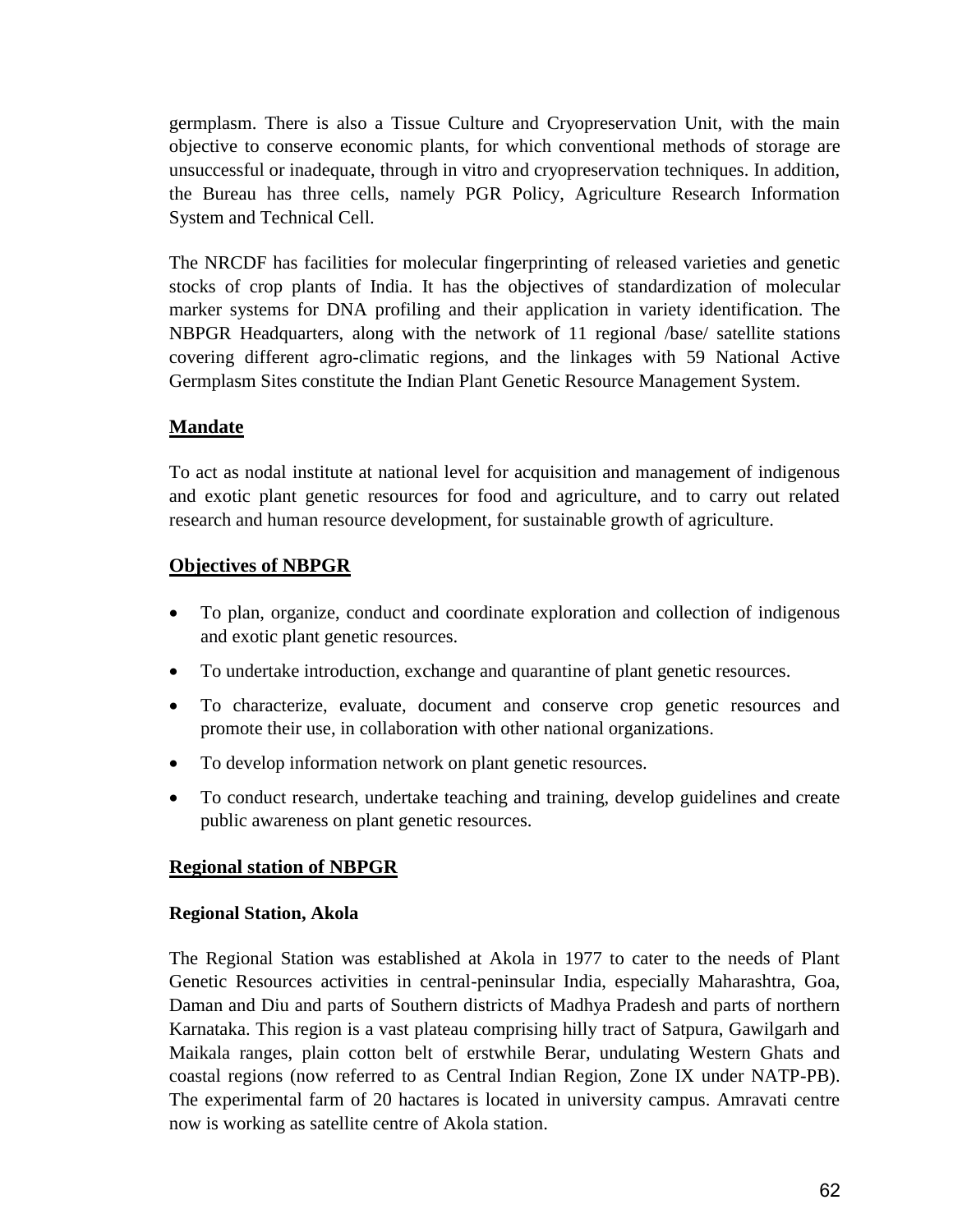#### **Regional Station, Bhowali**

The Regional Station was initially established at Almora as an exploration base centre for germplasm collection activities in Kumaon and Garhwal hills. Mandate area of the regional station is now referred to at Central Himalayan Region, Zone V under NATP-PB). The centre was shifted to Bhowali in April 1986 and designate NBPGR Regional Station when Wheat Research Station (of Vivekanand Parvatiya Krishi Anushandhan Shala VPKAS) was merged with it. Earlier to shifting, this station has a long history. The Imperial Potato Research Station established in 1943, for potato seed multiplication and brown rot (Pseudomonas solanacearum) test was known as hot spot for the development of plant diseases. In 1956, with the commencement of wheat improvement scheme under PL-480, it was transferred to Indian Agricultural Research Institute (IARI) and name was changed as Wheat Research Station, Bhowali. In 1984 it was again transferred to VPKAS, till shifted NBPGR. Year of establishment: 1986

#### **Exploration Base Center, Cuttack**

This Base Centre was established in the campus of Central Rice Research Institute with the objective of exploration and collection of indigenous crops from Orissa, West Bengal and adjoining areas in parts of Jharkhand and Chhattisgarh (now referred to as Humid/Moist Tropical East Coastal Region, Zone III under NATP-PB). Climatically, the area is sub-humid to humid in eastern and south-eastern plains. Northern plateau is an extension of Chhotanagpur plateau and spreads upto Mayurbhanj and Keonjhar districts and districts of Ganjam, Kalahandi, Phulbani and Koraput in the southern portion. The whole area is potential for collecting. Year of establishment: 1986

#### **Regional Station, Hyderabad**

This Regional Station was established initially as Plant Quarantine Station in ARI campus of Acharya N G Ranga Agricultural University at Rajendranagar, Hyderabad to cater to the needs of Plant Quarantine clearance work particularly on five mandate crops of ICRISAT and paddy international trial material received from IRRI, Philippines meant for research organizations in south India. A modest beginning was made in 1977, by taking possession of 16 acres of land that was provided by the University. Central Plant Protection and Trainging Institute in collaboration with Directorate of Rice Research was authorized to take up the plant quarantine clearance work until the establishment of PQRS of NBPGR in 1985.

#### **Regional Station, Jodhpur**

This Regional Station was established in 1965 as a sub-station of erstwhile Plant Introduction Division of Indian Agricultural Research Institute in the campus of Central Arid Zone Research Institute at Jodhpur, Rajasthan (now referred to as Arid Region, Zone I under NATP-PB). The main task assigned was to acclimatize the genetic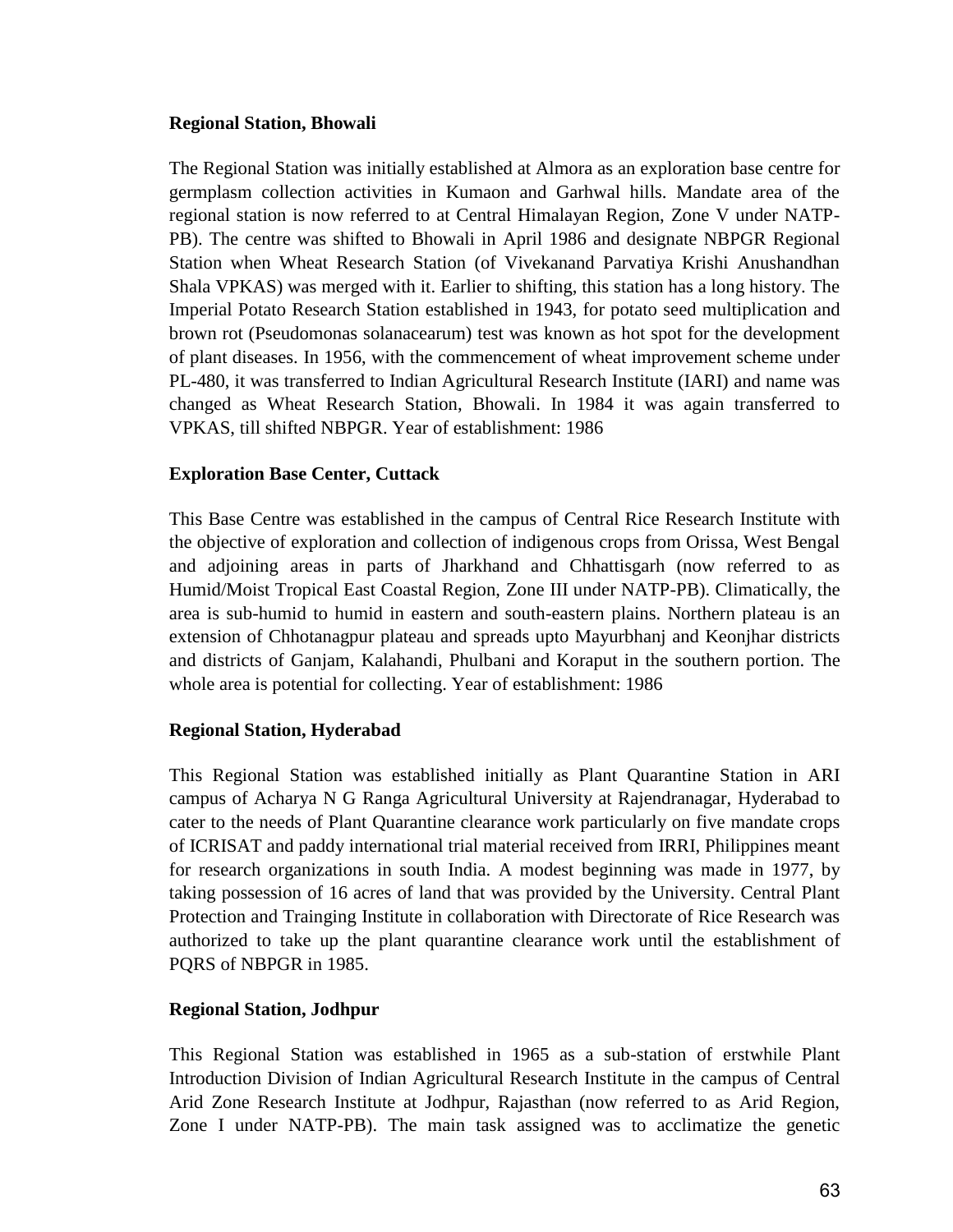resources of tropical plants procured from abroad on a systematic basis and to collect the indigenous germplasm suited to arid/semi-arid conditions. With the creation of NBPGR in 1976, the substation was transferred to it. It has a farm area of about 6 ha with irrigation facility. The station is entrusted with the responsibility to carry out Plant Genetic Resources (PGR) activities in the states of Rajasthan, Gujarat and adjoining areas in Haryana.

#### **Regional Station, Shillong**

This Regional Station was established in 1978 as the northeastern region of India at Shillong, Meghalaya representing the humid, subtropical to sub temperate ecology and climate. It is surrounded by Tibet, China in the north, Bangladesh in southwest, Myanmar in the east and Bhutan and Nepal in the north-west. The jurisdiction of this station for collection activities encompass all the eight states, namely, Assam, Meghalaya, Manipur, Nagaland, Tripura, Sikkim, Arunachal Pradesh and Mizoram (now referred to as Northeastern Region, Zone IV under NATP-PB). The station was under the administrative control of ICAR Research complex for NEH region for some period (Feburary 1983 to September 1985). Since 1986 it is again under administrative control of NBPGR. The office cum laboratory building and experimental farm at Umiam (1000m altitude) in district Ribohi are situated 20kms away from Shillong City.

#### **Exploration Base Center, Ranchi**

This Base centre was established in 1988 to carry out systematic exploration for germplasm collection in the states of Bihar, parts of Jharkhand and adjoining areas in Uttar Pradesh and West Bengal (now referred to as Sub-tropical/sub-humid Region, Zone V under NATP-PB). The tribal belt of Chhotanagpur and adjoining region is a potential area for germplasm collection. It is fast developing as a centre for evaluation and maintenance of germplasm of tropical fruits and other field crops suited to the region.

#### **Regional Station, Shimla**

This Regional Station was established as Plant Introduction Station under Botany Division of IARI in 1960. Since 1976, it came under the control of NBPGR. Apart from the office building and laboratories, it has 7 hectares of farmland. The station has the major responsibility for the conservation and management of plant genetic resources of western Himalayas comprising Himachal Pradesh and Jammu and Kashmir (now referred to as Northwest sub-Himalayan and high attitude Himalayan Region, Zone VI under NATP-PB). A field genebank of temperate fruits and newly introduced fruit plants, and largest germplasm collection of french bean, amaranth, buckwheat is being maintained at the station. The station has also a facility of medium-term storage for conserving orthodox seeds where seeds can be stored up 12-15 years without losing viability. This station also acts as National Active Germplasm Site (NAGs) for amaranth, french bean, buckwheat and temperate fruits. It has strong linkages with State Agriculture Universities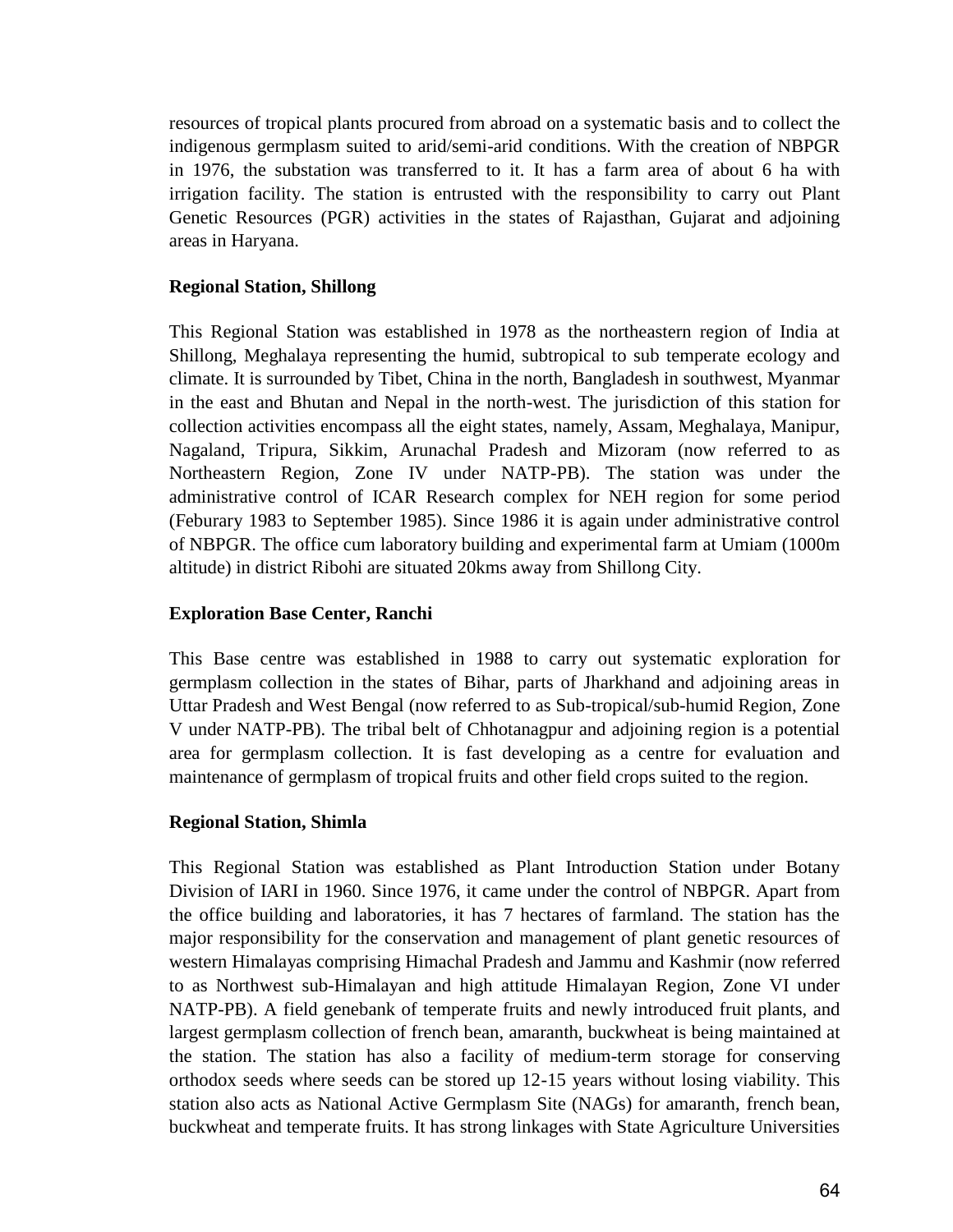of Himachal Pradesh and Jammu and Kashmir as well as Himachal Pradesh University, Shimla.

### **Regional Station, Srinagar**

This Regional Station was established in 1988 to carry out systematic exploration for germplasm collection in Jammu and Kashmir. This area has a potential for the collection of temperate fruits, vegetables, rice, millets, medicinal and aromatic plants and temperate tribal food.

### **NBPGR Regional Station, Thrissur, Kerala**

This station was established in 1977 in the Kerala Agricultural University campus near Pineapple Research Station on the Mannuthy-Chirakkakode road with a farm area of 10.4 ha. Thrissur is well connected by road, rail and air. Nearest airport is Kochi International Airport at Nedumbassery (60 km). The area of jurisdiction for exploration and collection by the station is southern India comprising Kerala, Karnataka, Tamil Nadu, Pondicherry, Goa and Andaman & Nicobar Islands.

## **5.6.3 Indian Agricultural Research Institute (IARI)**

Agriculture in India is the means of livelihood of almost two thirds of the workforce in the country. It employs nearly 62% of the country"s total population and occupies 42% of its total geographical area. From a nation dependent on food imports to feed its population, India today is not only self-sufficient in grain production, but also has a substantial reserve. The progress made by agriculture in the last four decades has been one of the biggest success stories of free India. Agriculture and allied activities constitute one of the main contributors to the Gross Domestic Product of the nation. The increase in agricultural production has been brought about by bringing additional area under cultivation, extension of irrigation facilities, the use of seed of improved high yielding varieties, better production technologies evolved through agricultural research, water management, and plant protection through judicious use of fertilizers, pesticides and cropping practices.

The Indian Agricultural Research Institute (IARI), a centenarian, is the country"s premier national Institute for agricultural research, education and extension. It has served the country by developing appropriate technologies through basic, strategic and need-based research resulting in crop improvement and agricultural productivity in harmony with the environment leading to the Green Revolution and served as a centre for academic excellence in the area of postgraduate education and human resource development in agricultural sciences.

Originally established in 1905 at Pusa (Bihar) with the financial assistance of an American Philanthropist, Mr Henry Phipps, the Indian Agricultural Research Institute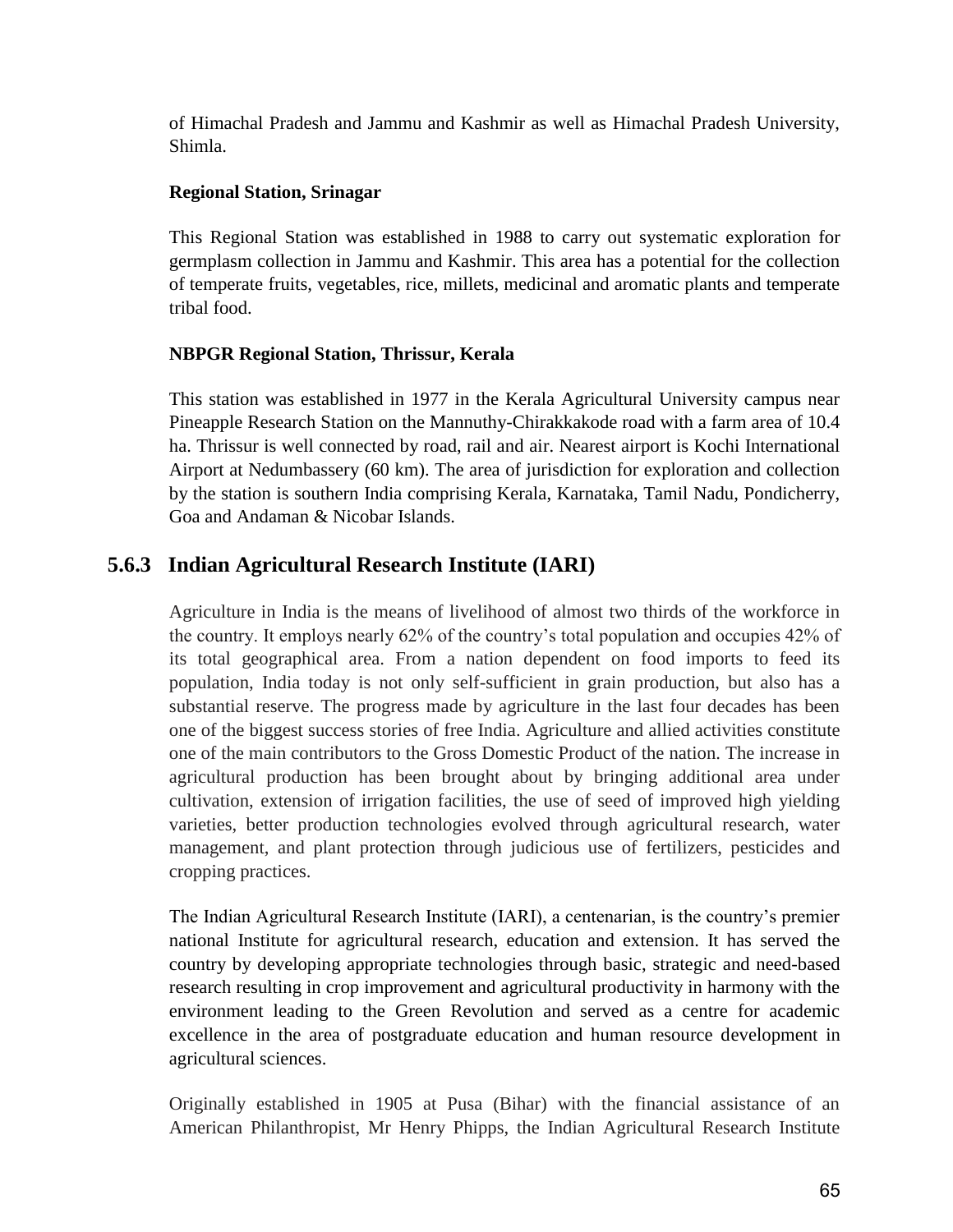(IARI) started functioning from New Delhi since 1936 when it was shifted to its present site after a major earthquake damaged the Institute"s building at Pusa (Bihar). The Institute's popular name 'Pusa Institute' traces its origin to the establishment of the Institute at Pusa.

The Indian Agricultural Research Institute is the country"s premier national Institute for agricultural research, education and extension. It has the status of a "Deemed-to-be-University' under the UGC Act of 1956, and awards M. Sc. and Ph. D. degrees in various agricultural disciplines.

The growth of India"s agriculture during the past 100 years is closely linked with the researches done and technologies generated by the Institute. The Green Revolution stemmed from the fields of IARI. Development of high yielding varieties of all major crops which occupy vast areas throughout the country, generation and standardization of their production techniques, integrated pest management and integrated soil-waternutrient management have been the hallmarks of the Institute's research. The Institute has researched and developed a large number of agrochemicals which have been patented and licensed and are being widely used in the country. Over the years, IARI has excelled as a centre of higher education and training in agricultural sciences at national and international levels.

### **Function**

The Indian Agricultural Research Institute (IARI) is India's premier institution in the field of agricultural research, higher education in agriculture (post-graduate programme) and extension education. The primary functions of the Institute are

- (i) Basic and applied research in the various branches of agricultural sciences,
- (ii) Teaching at the post-graduate level and organisation of special short-term training programmes in several aspects of agricultural sciences, both at the national and international levels and
- (iii) Extension advisory work for improving farm productivity and socio-economic conditions of the farming community.

### **Mandate**

To realize the mission laid down by the Institute, i.e., to explore new frontiers of science and knowledge, to develop human resources and policy guidance to create a vibrant, responsive and resilient agriculture, the mandate of the institute is as follows:

 To conduct basic and strategic research with a view to understanding the processes, in all their complexity, and to undertake need-based research that leads to crop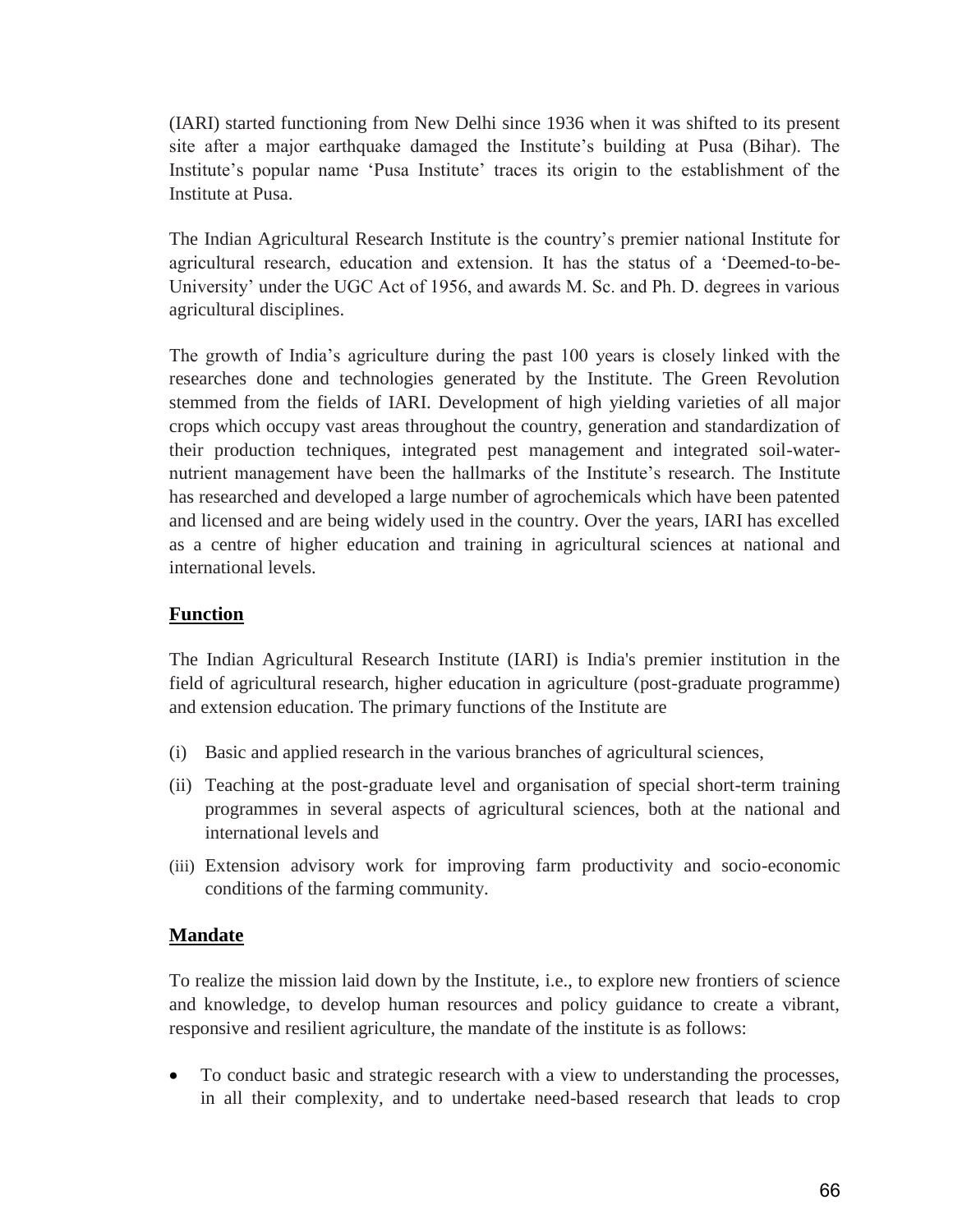improvement and sustained agricultural productivity in harmony with the environment.

- To serve as a centre for academic excellence in the area of post-graduate education and human resources development in agricultural sciences.
- To provide national leadership in agricultural research, extension, and technology assessment and transfer by developing new concepts and approaches and serving as a national referral point for quality and standards.
- To develop information systems, add value to information, share the information nationally and internationally, and serve as a national agricultural library and database.

### **Growth**

IARI is India"s premier national institute for research and higher education in agricultural sciences. The Institute received the status of a "Deemed University" in 1958 under the UGC Act of 1956 and was empowered to award M. Sc. and Ph.D. degrees. Headquartered at New Delhi, it is the largest and most prestigious of the research institutes financed and administered by the Indian Council of Agricultural Research (ICAR).

The administrative and technical head of IARI is its Director. The Board of Management, with the Director as its chairman, served by four councils, namely, Research Advisory Council, Academic Council, Extension Council and Executive Council, provides the overall management direction. The Director is assisted by a Joint Director (Research), a Dean & Joint Director (Education) and a Joint Director (Extension) who are equivalent to the Directors of ICAR institutes, which are not deemed universities. A Joint Director (Administration) looks after the day-to-day administrative work. The Chief Finance and Accounts Officer has overall charge of the audit and accounts matters.

## **Centers**

Presently the research, education, and extension activities of the Institute are carried out through a network of 20 discipline-based divisions, 5 multidisciplinary centers situated in Delhi, 8 regional stations, 2 off-season nurseries, 10 centres of All India Coordinated Research Projects and a common set of service units. The Institute also serves as the headquarters of 3 All India Coordinated Research Projects. In addition, some of the institutes like National Research Centre on Plant Biotechnology, NCIPM and Directorate of Maize Research are located in the campus.

## **5.6.4 Council of Scientific and Industrial Research (CSIR)**

The **Council of Scientific & Industrial Research** (**CSIR**) is the premier industrial research and development (R&D) organization in India. It was founded on 26 September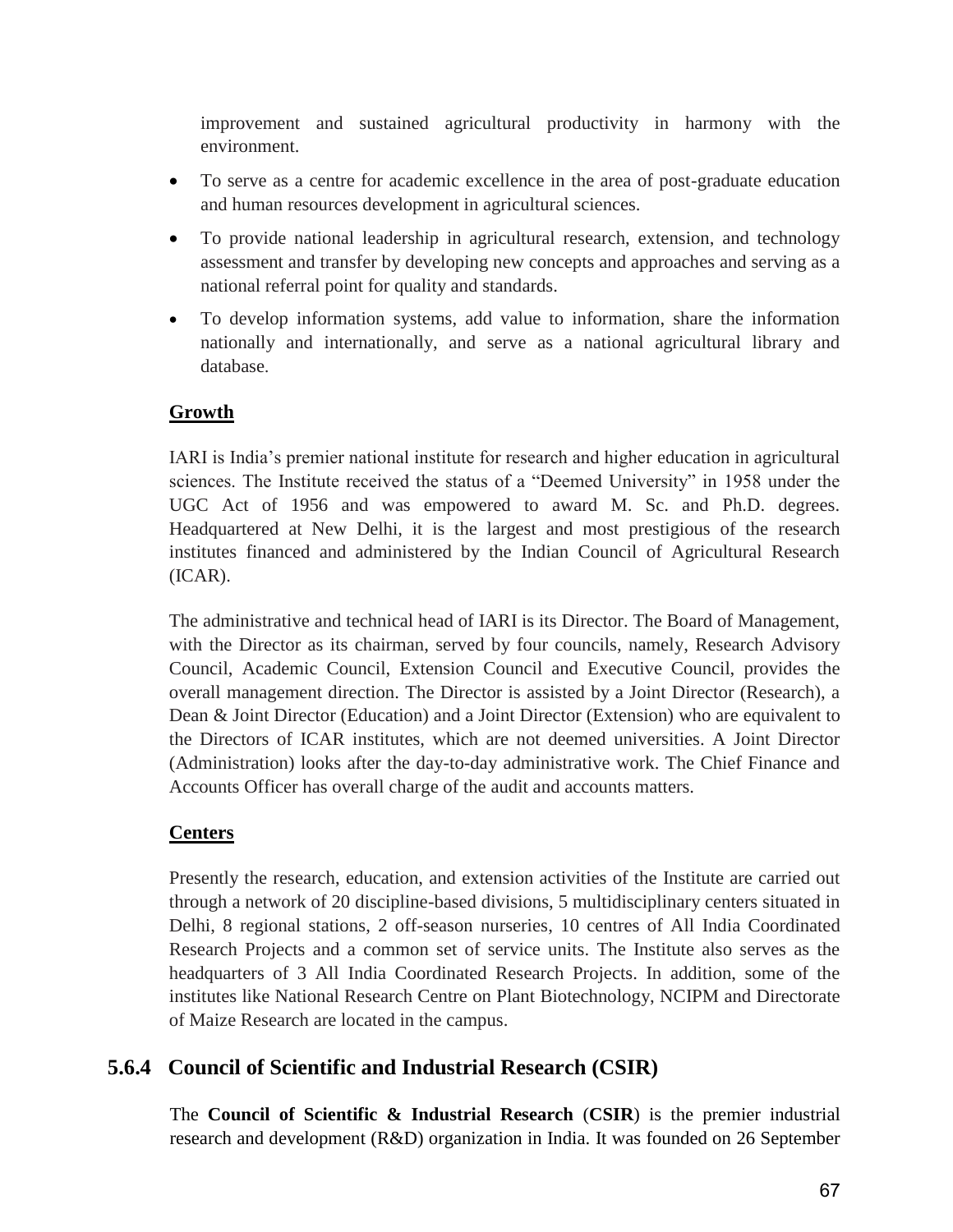1942, by a resolution of the then Central Legislative Assembly. It is funded mainly by the India Ministry of Science and Technology and it is one of the world"s largest publicly funded (R&D) organisations, having linkages to academia, other R&D organisations and industry.

Although CSIR is mainly funded by Science and Technology Ministry, it operates as an autonomous body registered under the Registration of Societies Act of 1860.

The R & D activities of CSIR includes various fields such as aerospace engineering, Structural engineering, ocean sciences, molecular biology, metallurgy, chemicals, mining, food, petroleum, leather, and environment. The Director General of CSIR Dr. Raghunath A. Mashelkar retired in December 2006. After that Dr. M. K. Bhan had taken the additional charge, but he was relieved on March 7, 2007. After that Dr. T. Ramasami had the additional charge of director general of CSIR.

Presently **Prof. Samir K. Brahmachari** is the Director-General of CSIR since November 13, 2007.

### **CSIR Achievements**

- Achieved the first breakthrough of flowering of Bamboo within weeks as against twenty years in nature.
- First to analyze genetic diversity of the indigenous tribes of Andaman and to establish their origin out of Africa 60,000 years ago.
- Developed the first transgenic Drosophila model for drug screening for Human Cancer.
- First to introduce DNA fingerprinting in India.
- Helped India to be the first Pioneer Investor under the UN law of Sea Treaty.
- Invented the first ever only once a week non-steroidal family planning pill in the world by the name of *Saheli*.
- Designed India's first ever parallel processing computer Flosolver.
- Partnered more than 50,000 companies with turnover ranging from Rs 5 lakhs to Rs 500,000 crores.
- Rejuvenated India's one hundred year old refinery at Digboi using the most modern molecular distillation technology.
- Provided the critical technology for the NMP Lube Extraction Plant of capacity of 2,50,000 tonnes per year.
- Development of a versatile portable PC-based software 'Bio-Suite' for bioinformatics.
- Design of 14 seater plane 'SARAS'.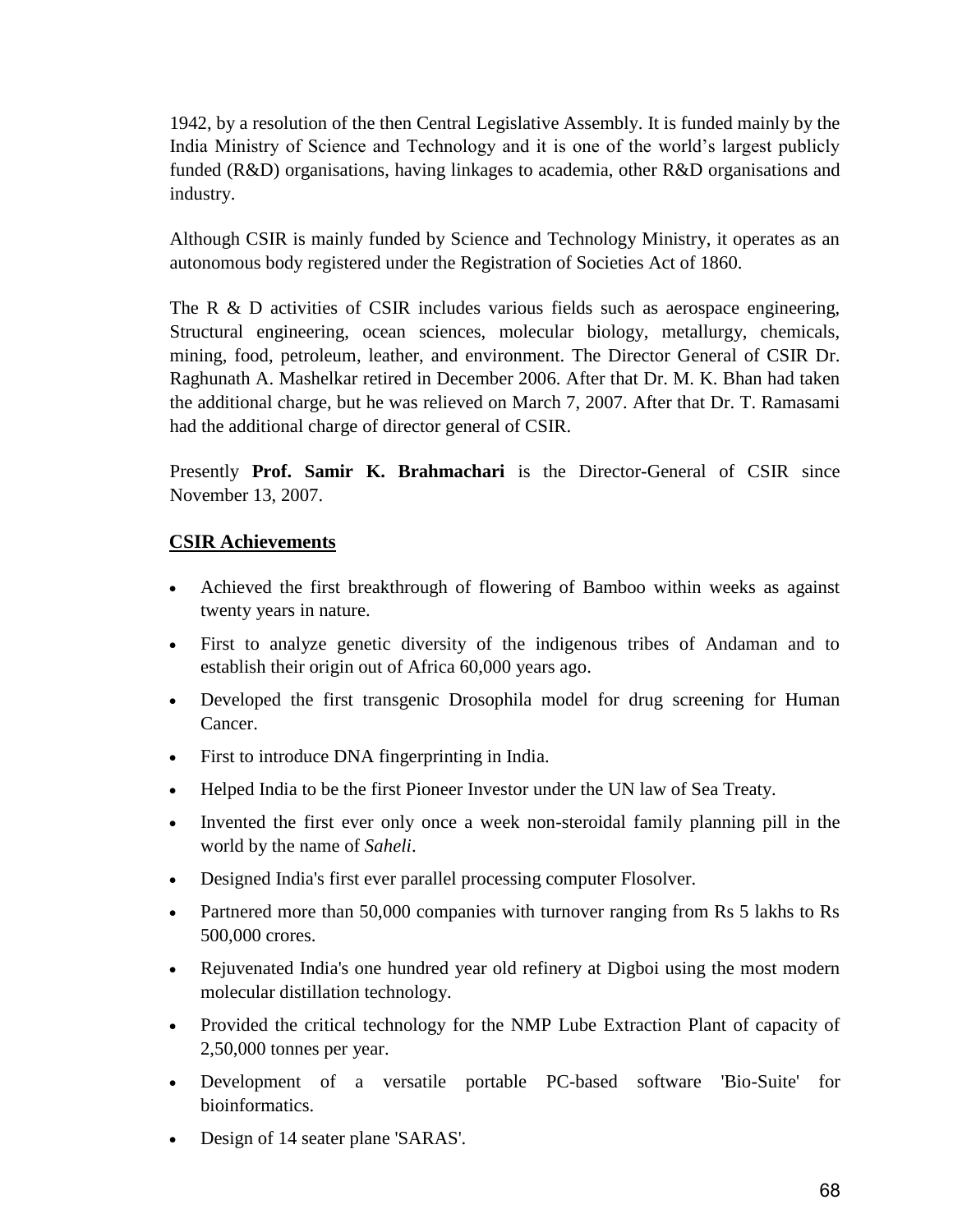- Established first ever in the world 'Traditional Knowledge Digital Library' accessible in 8 international languages.
- Remained in Top 3 in the list of PCT patent applications amongst all developing countries.
- Topped list of USA patents holders.
- Successfully challenged the grant of patent in the USA for use of haldi (turmeric) for wound healing and neem as insecticide.

#### **Research Laboratories under CSIR**

- 1. C-MMACS CSIR Centre for Mathematical Modelling and Computer Simulation, Bangalore
- 2. CBRI Central Building Research Institute, Roorkee
- 3. CCMB- Centre for Cellular and Molecular Biology, Hyderabad
- 4. CDRI Central Drug Research Institute, Lucknow
- 5. CECRI- Central Electro Chemical Research Institute, Karaikudi
- 6. CEERI Central Electronics Engineering Research Institute, Pilani
- 7. CFRI Central Fuel Research Institute, Dhanbad
- 8. CFTRI Central Food Technological Research Institute, Mysore
- 9. CGCRI Central Glass and Ceramic research Institute, Calcutta
- 10. CIMAP Central Institute of Medicinal and Aromatic Plants, Lucknow
- 11. CLRI Central Leather Research Institute, Chennai
- 12. CMERI Central Mechanical Engineering Research Institute, Durgapur
- 13. CMRI Central Mining Research Institute, Dhanbad
- 14. CRRI Central Road Research Institute, New Delhi
- 15. CSIO Central Scientific Instruments Organisation, Chandigarh
- 16. CSMCRI Central Salt and Marine Chemicals Research Institute, Bhavnagar
- 17. IGIB Institute of Genomics and Integrative Biology, Delhi
- 18. IHBT Institute of Himalayan Bioresource Technology, Palampur
- 19. IICB Indian Institute of Chemical Biology, Calcutta
- 20. IICT Indian Institute of Chemical Technology, Hyderabad
- 21. IIP Indian Institute of Petroleum, Dehradun
- 22. IMT Institute of Microbial Technology, Chandigarh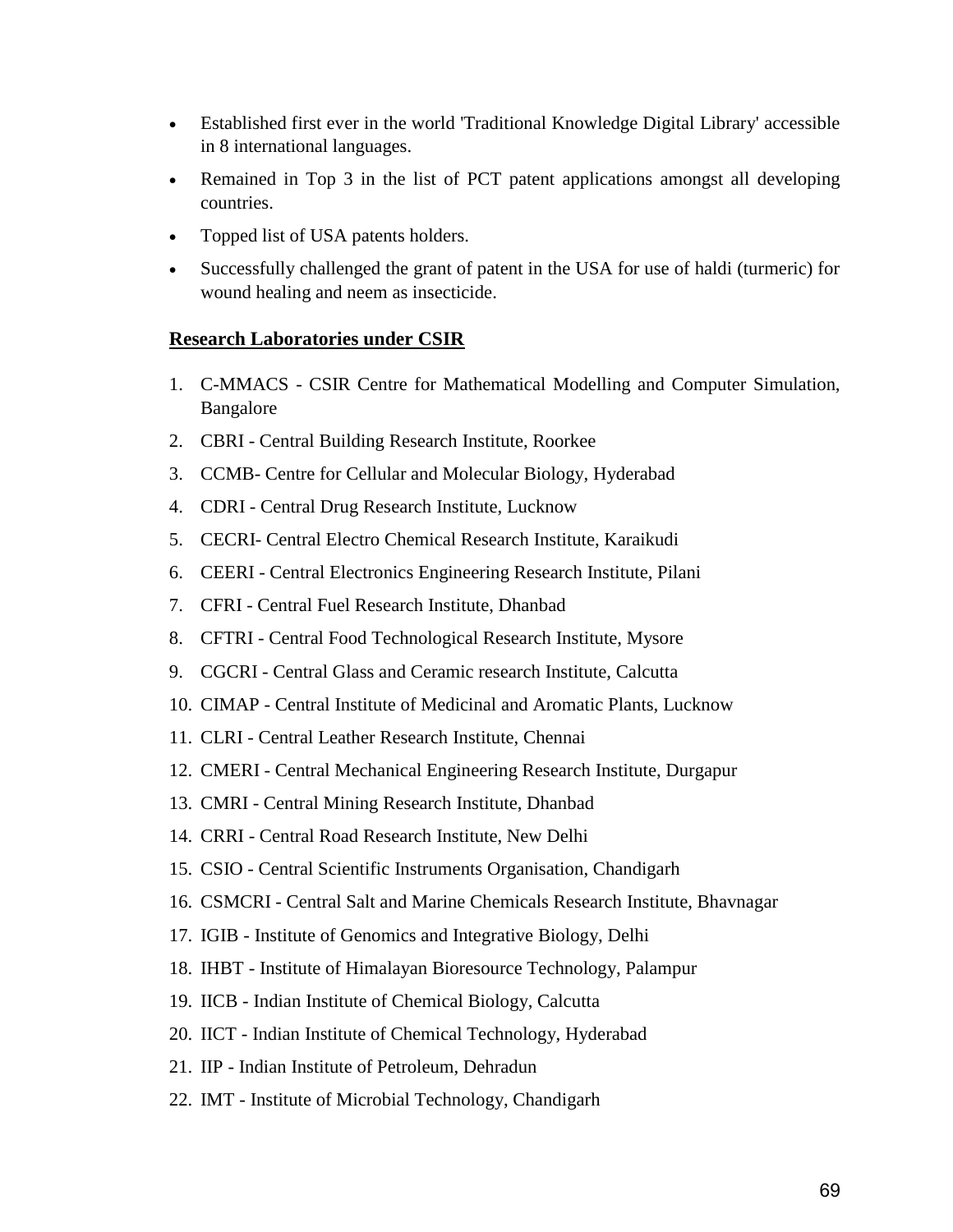- 23. IITR Indian Institute of Toxicology Research, Lucknow (Formerly known as Industrial Toxicology Research Centre)
- 24. NAL National Aerospace Laboratories, Bangalore
- 25. NBRI National Botanical Research Institute, Lucknow
- 26. NCL National Chemical Laboratory, Pune
- 27. NEERI National Environmental Engineering Research Institute, Nagpur
- 28. NGRI National Geophysical Research Institute, Hyderabad
- 29. NIO National Institute of Oceanography, Goa
- 30. NISCAIR National Institute of Science Communication and Information Resources, New Delhi
- 31. NISTADS National Institute of Science, Technology and Development Studies, New Delhi
- 32. NML National Mettalurgical Laboratory, Jamshedpur
- 33. NPL National Physical Laboratory, New Delhi
- 34. RRL, Bhopal Regional Research Laboratory, Bhopal
- 35. RRL, Bhubaneshwar Regional Research Laboratory, Bhubaneshwar
- 36. RRL, Jammu Regional Research Laboratory, Jammu
- 37. NEIST (RRL), Jorhat North East Institute of Science and Technology, Jorhat , Jorhat
- 38. National Institute for Interdisciplinary Science and Technology Thiruvananthapuram
- 39. SERC, M Structural Engineering Research Centre, Chennai

#### **5.6.5 Department of Biotechnology (DBT)**

The setting up of a separate Department of Biotechnology (DBT)**,** under the Ministry of Science and Technology in 1986 gave a new impetus to the development of the field of modern biology and biotechnology in India. In more than a decade of its existence, the department has promoted and accelerated the pace of development of biotechnology in the country. Through several Research & Development projects, demonstrations and creation of infrastructural facilities a clear visible impact of this field has been seen. The department has made significant achievements in the growth and application of biotechnology in the broad areas of agriculture, health care, animal sciences, environment, and industry.

The impact of the biotechnology related developments in agriculture, health care, environment and industry, has already been visible and the efforts are now culminating into products and processes. More than 5000 research publications, 4000 post-doctoral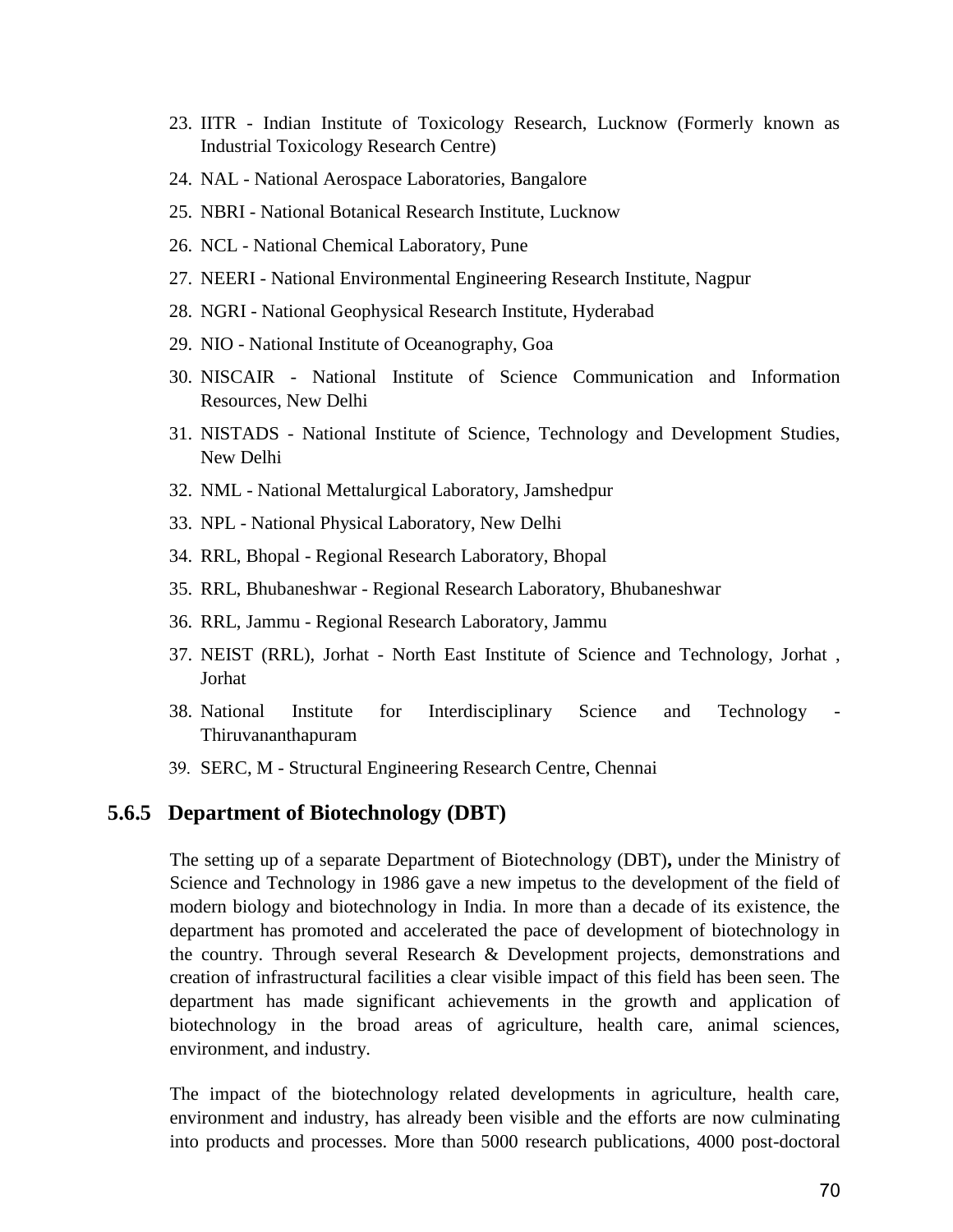students, several technologies transferred to industries and patents filed including US patents, can be considered as a modest beginning. Department of Biotechnology (DBT) has been interacting with more than 5,000 scientists per year in order to utilise the existing expertise of the universities and other national laboratories. A very strong peer reviewing and monitoring mechanism has been developed. There has been close interaction with the State Governments particularly through State S & T Councils for developing biotechnology application projects, demonstration of proven technologies, and training of human resource in States and Union Territories. Programmes with the states of Gujarat, Rajasthan, Madhya Pradesh, Orissa, West Bengal, Haryana, Punjab, Jammu & Kashmir, Mizoram, Andhra Pradesh and Uttar Pradesh have been evolved. Biotechnology Application Centres in Madhya Pradesh and West Bengal have already been started.

A unique feature of the department has been the deep involvement of the scientific community of the country through a number of technical task forces, advisory committees and individual experts in identification, formulation, implementation and monitoring of various programmes and activities.

In India, more than a decade of concerted effort in research and development in identified areas of modern biology and biotechnology have given rich dividends. The proven technologies at the laboratory level have been scaled up and demonstrated in field. Patenting of innovations, technology transfer to industries and close interaction with them have given a new direction to biotechnology research. Initiatives have been taken to promote transgenic research in plants with emphasis on pest and disease resistance, nutritional quality, silk-worm genome analysis, molecular biology of human genetic disorders, brain research, plant genome research, development, validation and commercialisation of diagnostic kits and vaccines for communicable diseases, food biotechnology, biodiversity conservation and bioprospecting, setting up of micropropagation parks and biotechnology based development for SC/ST, rural areas, women and for different States.

Necessary guidelines for transgenic plants, recombinant vaccines and drugs have also been evolved. A strong base of indigenous capabilities has been created. The field of biotechnology both for new innovations and applications would form a major research and commercial endeavor for socio-economic development in the next millennium.

### **Mandate**

- Promote large scale use of Biotechnology
- Support R&D and manufacturing in Biology
- Responsibility for Autonomous Institutions
- Promote University and Industry Interaction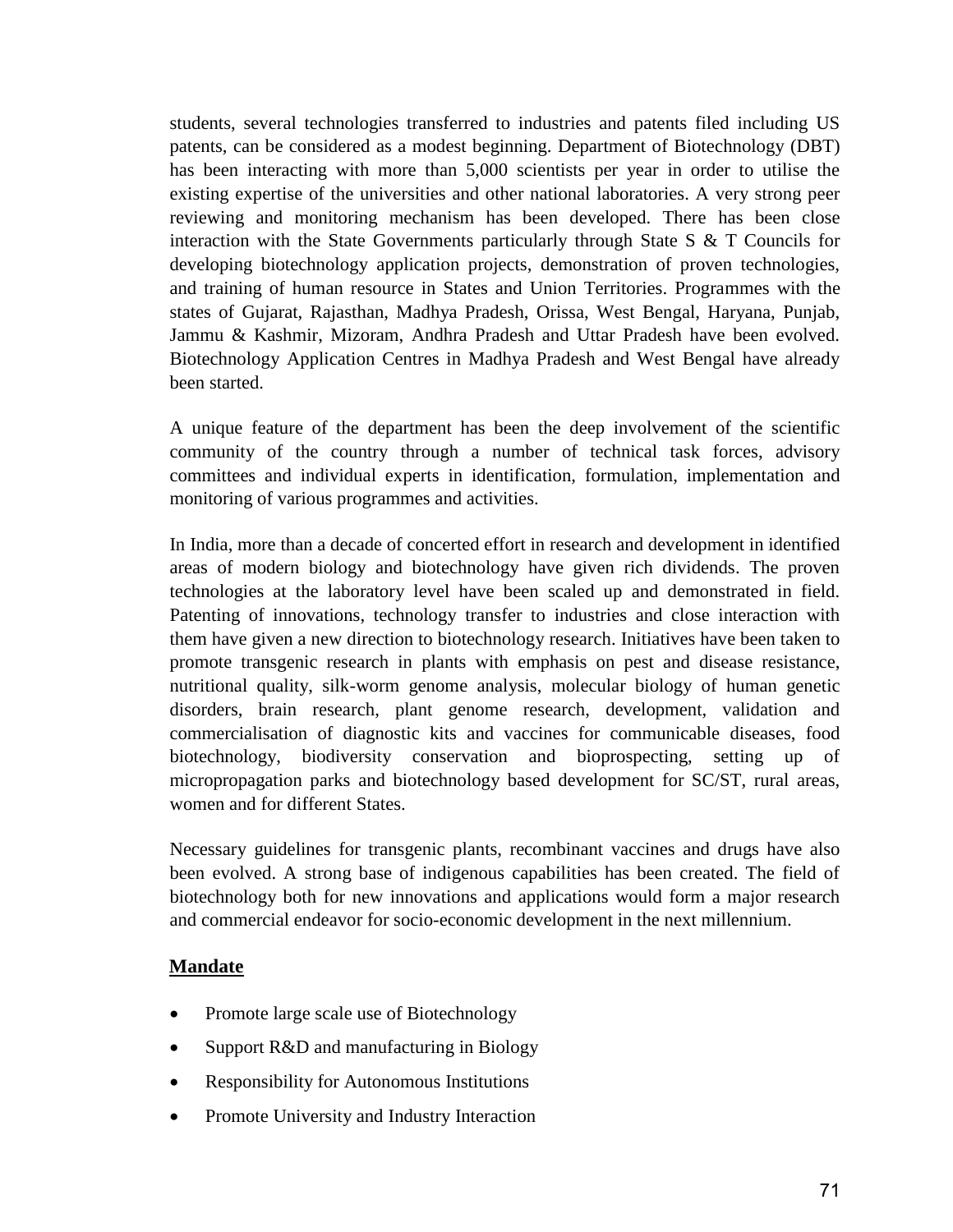- Identify and Set up Centres of Excellence for R&D
- Integrated Programme for Human Resource Development
- To serve as Nodal Point for specific International Collaborations
- Establishment of Infrastructure Facilities to support R&D and production
- Evolve Bio Safety Guidelines, manufacture and application of cell based vaccines
- Serve as nodal point for the collection and dissemination of information relating to biotechnology.

The Department of Biotechnology (DBT) since its inception has been working for the creation of a strong and indigenous base of modern biology. Biotechnology has made incredible progress in the last two decades all over the world. Rapid advances have been achieved in the fields of recombinant DNA techniques, cell and tissue culture, immunology, enzymology, bioprocess engineering and vaccinology. Availability of new biotechnological tools and production of microbes, plants and animals with improved traits have opened up great opportunities for better products and processes. These applications have great potential in developing countries for providing opportunities for employment through value added products, and for generation of non-polluting and environmentally friendly technologies.

Areas where biotechnology plays a significant role are agriculture, health, environment and industry. In order to expedite field evaluation of technologies and products generated through R&D efforts, DBT has evolved a system for contract research through which such programmes will bring forth either a product or a new process in a time bound format for field testing and subsequent large scale production. Special programmes have been launched for the welfare of the poorer sections of society in terms of generation of employment and improvement in the living standards, nutrition and health etc.

#### **Manpower Development**

The Department has formulated an Integrated Programme of Manpower Development to generate a critical mass of well trained scientific personnel for the many biotechnological research, teaching and industrial activities in the country. These include Post-Graduate Teaching and Post-Doctoral Programme; Biotechnology Associateship (Overseas and National); Short-term Training Courses for Mid-Career scientists and Industrial R & D scientists; Technician Training and School Teachers Training Programmes; Programmes for Biology Teaching in Schools. DBT scholarship in biology and schemes like biotechnology publications, popular lectures by renowned scientists, support to seminar/symposia, film production etc., aimed at the popularisation of biotechnology in the country, are in full flow.

#### **Infrastructural Facilities**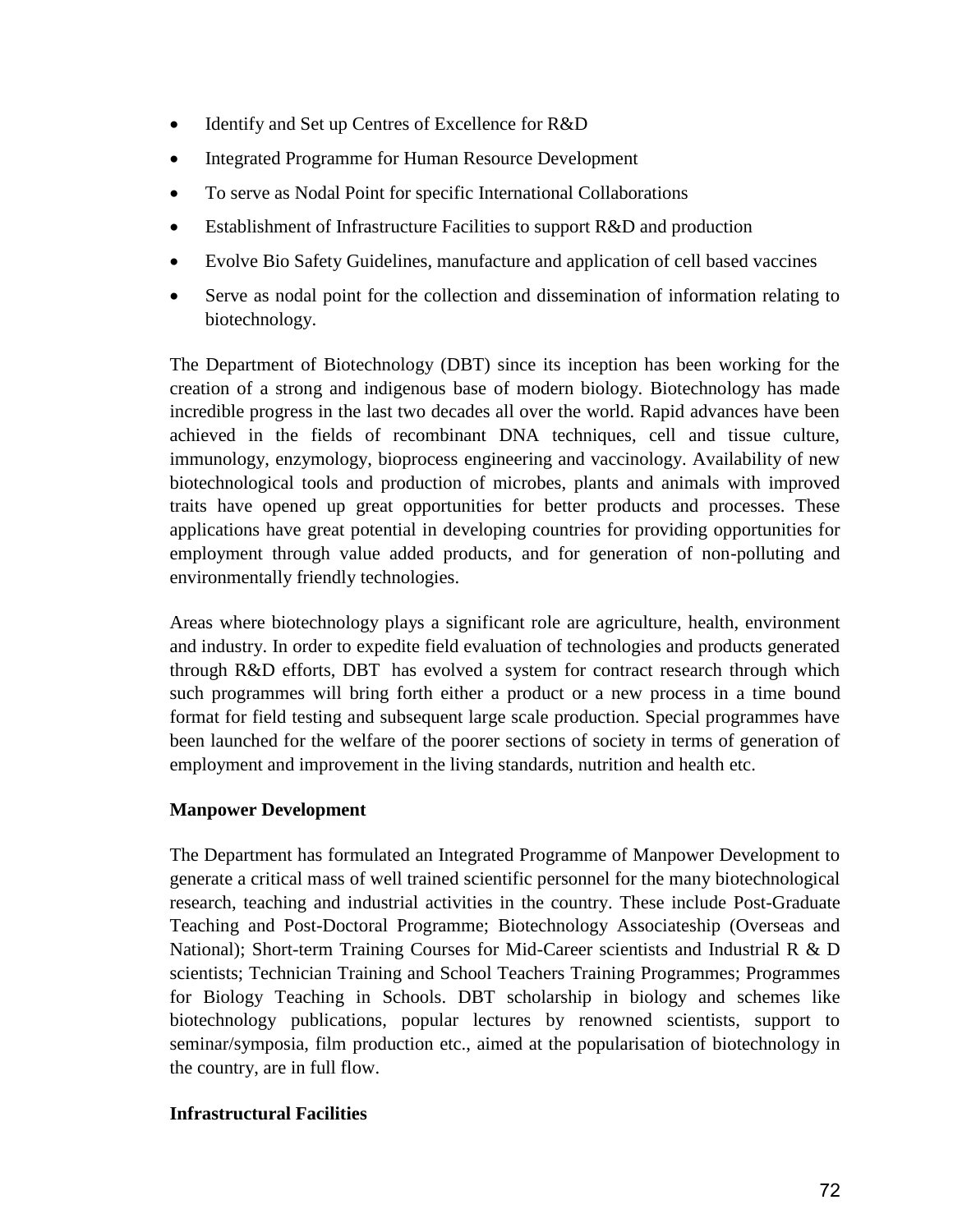To provide scientists working in the field of biotechnology adequate assistance and support, the Department had set up facilities such as, germplasm banks (microbial type culture collection, blue green algal collection, marine cyanobacteria and plant tissue culture repository), animal house facilities, biochemical engineering research and process development, genetic engineering units, oligonucleotide synthesis etc. The animal house facilities at Central Drug Research Institute, Lucknow and National Institute of Nutrition (NIN), Hyderabad have supplied over two lakh laboratory animals of around 20 species to several scientists in the field of biomedical research. The biomedical engineering research and process development facility has a computer controlled fermentation system ranging 30 ltr to 1,500 ltr capacity. The operational facilities are available to research personnel and industry to upgrade their processes and products. The National Facility for Marine Cyanobacteria at Tiruchinapally, is developing a technology for aquaculture feed and for the production of natural colorant. Genetic Engineering Unit at MKU, Madurai has tied up with industries to work on several industrial products.

#### **Immunodiagnostics**

A number of programmes have been adopted to develop simple, inexpensive but sensitive diagnostic kits for early detection of a variety of communicable and noncommunicable diseases. The technology transfer of eight products that has taken place so far are amoebic liver abscess, hepatitis-B, blood grouping, typhoid (blood test) pregnancy detection (all developed by the National Institute of Immunology, an autonomous body under DBT), typhoid (urine test) (developed by AIIMS, New Delhi) filariasis (developed by Mahatma Institute of Medical Sciences, Wardha) and leishmaniasis (developed by CDRI, Lucknow), technology for diagnosis of leishmaniasis in another format aspergillosis, a quantitative test for typhoid fever as well as reproductive hormones are ready for transfer to industry.To accelerate the development of immuno-diagnostics a pilot plant has been established at the National Institute of Immunology, New Delhi. A recombinant DNA based AIDS detection kit with merely one drop of blood has reached at an advanced stage of development.

#### **Vaccine Production**

The Department of Biotechnology has promoted a R&D cum manufacturing unit, Bharat Immunologicals and Biological Cooperation Limited (BIBCOL) at Bulandshahr, Uttar Pradesh.Manufacturing activities are divided into two phases, Phase I involving the formulation, packaging and distribution from imported bulk of OPV and Phase II involving the indigenous production of vaccine. Phase I has already been completed. Manufacturing licence has been obtained from competent authorities.

#### **Immunological Approaches to Fertility Control**

A composite programme of Immunological Approaches to Fertility Control is being undertaken in National Institute of Immunology (NII), New Delhi; Post Graduate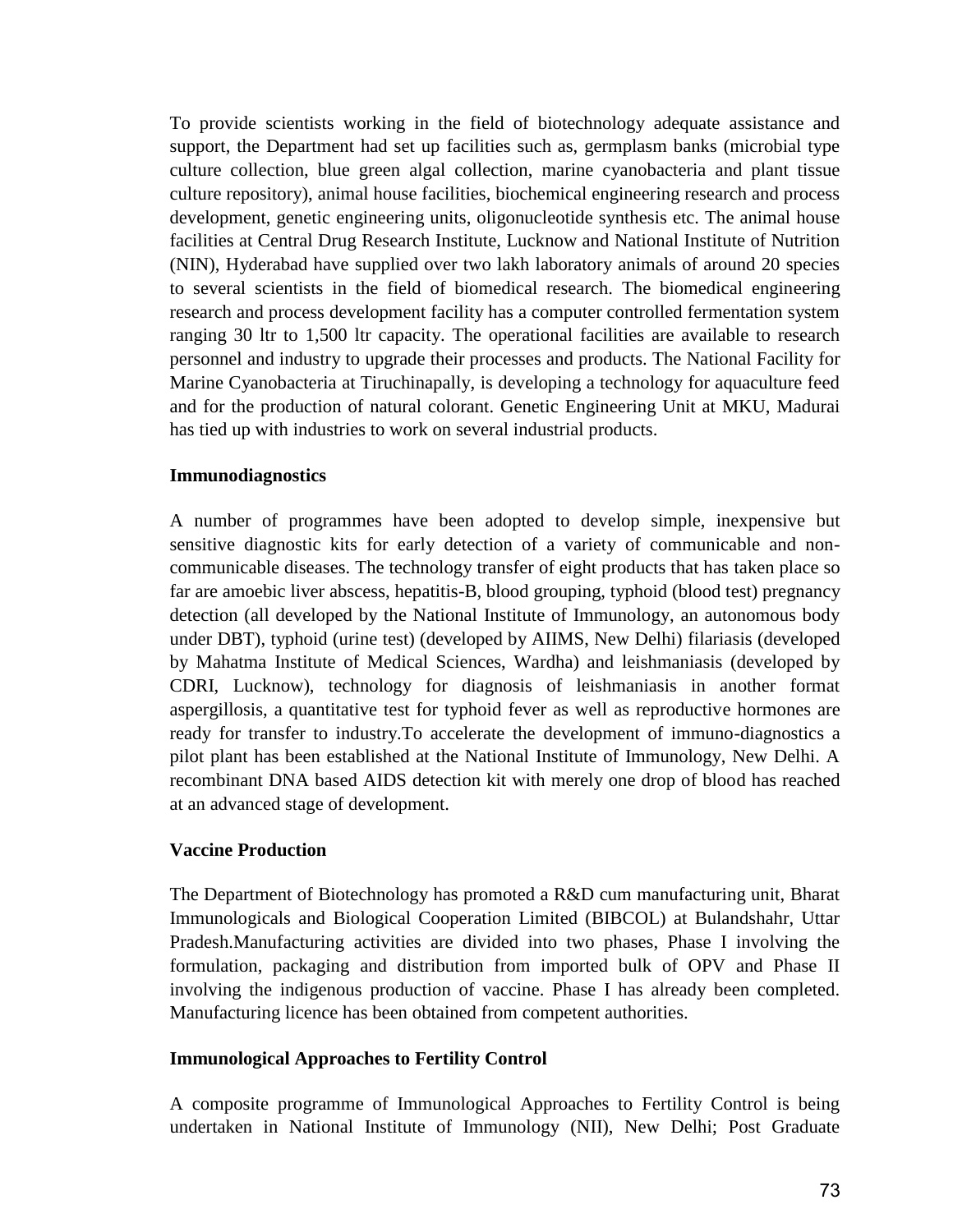Institute of Medical Education and Research, Chandigarh; IISc, Bangalore; CDRI, Lucknow; Institute for Research in Reproduction, Bombay and National Institute of Health and Family Welfare (NIH&FW), New Delhi with the objective of developing safe, cost-effective, durable and reversible contraceptive vaccines for controlling fertility in men and women. Two projects, one at Indian Institute of Science, Bangalore and the other at Institute of Research in Reproduction, Bombay have carried out research to demonstrate the termination of pregnancy by interrupting vitamin carrier protein through antibodies.

#### **Crop Biotechnology**

Genetic engineering for gene isolation, transformation, transgenic plants and molecular maps based on RFLP/RAPD are the emerging areas of research to facilitate agricultural productivity. Consequently, the Department has made a concerted effort to support specific priority crops like, rice, rape mustard, chickpea, pigeonpea and wheat by R&D projects and has also set up six centres for plant molecular biology all over the country. Some of the important achievements of these programmes are :

i) To improve the nutritional quality of cereals and to study the regulation of seed storage protein gene, a gene encoding for a protein of high lysine and sulphur containing amino acid from Amarantus has been cloned and sequenced. ii) Nuclear coded male sterile genetic lines as well as their restorers are under trial in mustard. iii) Two molecular marker technologies - RFLP and RAPD have been utilised for tagging genes responsible for blast resistance in rice. iv) Plant regeneration from mesophyll protoplast has been achieved. v) Two multi-institutional projects on development of cotton and quality improvement of wheat by molecule transgenic techniques were successfully launched.

#### **Animal Biotechnology**

The main areas of research in the sphere of animal biotechnology are embryo transfer technology, health care and diagnostics, nutrition, genetic resource conservation, leather biotechnology and development of bio-products. Research programmes in upstream areas of embryo transfer technology (ETT) have been funded. Significant progress has been recorded in the fields of in-vitro fertilisation, in-vitro maturation, splitting and cloning of embryos. Development of indigenous hormones and biologicals is another rapidly emerging potential area of research. A major programme on down-stream activities of ETT, principally to take the various technologies developed to the grass-root level, has been put into action. Diagnostics and vaccines are being developed for animals including poultry. Projects involving genetic resource conservation attempts to conserve invaluable indigenous breeds have also been launched.

#### **Aquaculture**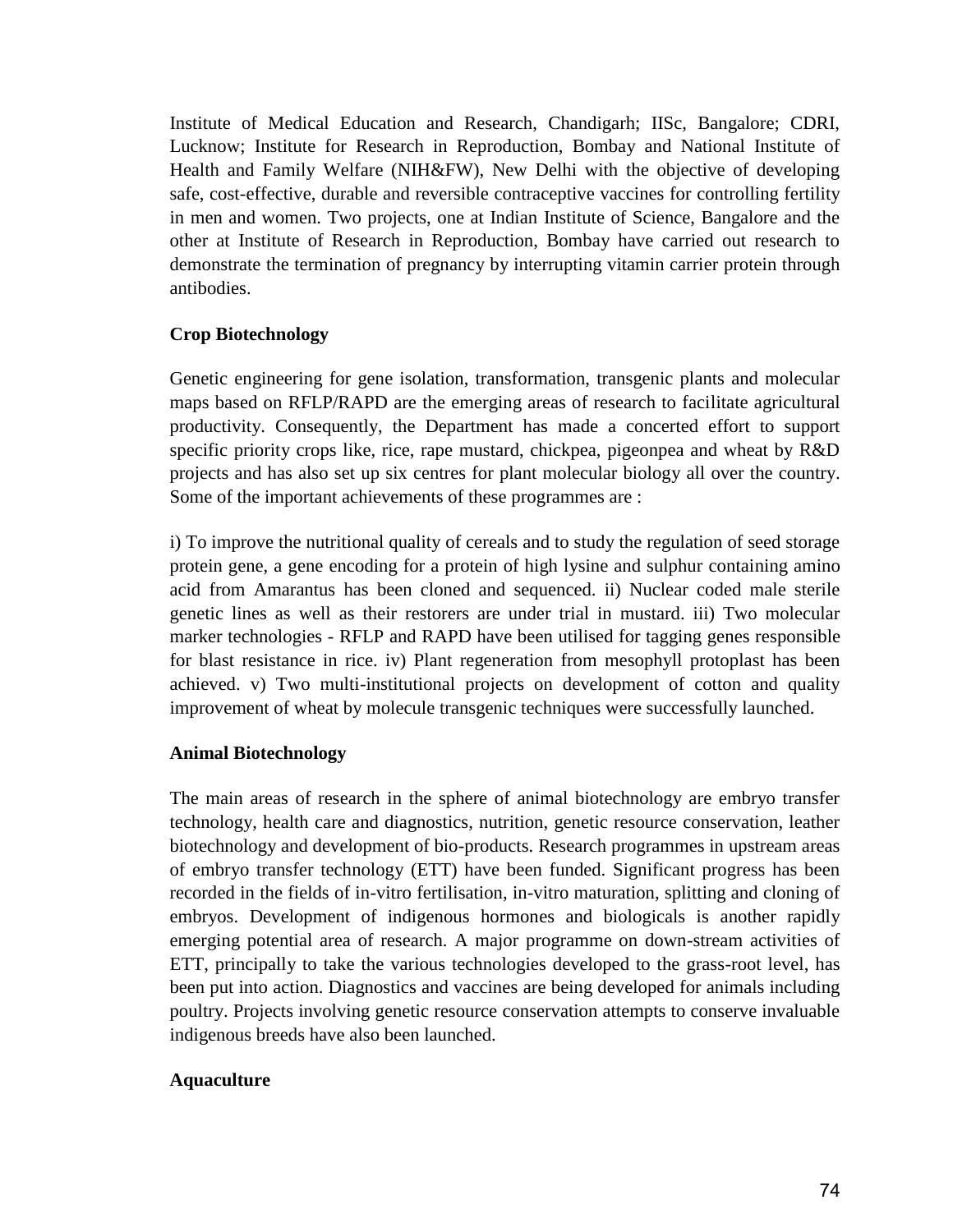Projects in the field of aquaculture revolve around feed development, production of transgenic fish, extraction of bio-active compounds, cryopreservation of embryos and development of disease diagnostics. A production of 8 to 10 tonnes in two crops per year has been demonstrated in a semi-intensive system for tiger shrimp. Carp production upto 15 tonnes per hectare per year has been demonstrated. A mission-mode programme on shrimp aquaculture under different agroclimatic zones has been launched.

#### **Biomass, Horticulture and Plantation Crops**

Research and Development projects have commenced on selected forest tree species for developing and standardising protocols for plantlet regeneration using tissue culture techniques from ex-plants collected from elite genotypes. Nationally important forest tree species requiring immediate attention for development of tissue culture protocol have been identified as a priority for conducting such studies during the Eighth Plan.

Protocols have been standardised for plantlet regeneration via tissue culture technology for Eucalyptus camaldulensis, E. tereticornis, Dendrocalamus strictus, Tectona grandis, Bambusa tulda, Populus deltoides and Anogeissus pendula. These protocols have now been adopted for large scale production. Research programmes have been initiated on horticulture and plantation crops of economic importance - mango, citrus, banana, tea, coffee, rubber, cashew and spices. Protocols have been developed for pepper, rubber and cocoa. Large scale production of elite forest trees is under process at the Culture Pilot Plant units at NCL, Pune and TERI, New Delhi. Approximately 6.67 lakh plantlets have been produced, of which five lakh have been field planted covering an area of 150 ha in nine different states. Preliminary field data collected indicates an initial survival of 90-95 per cent.

#### **Biological Control of Plant Pests, Diseases and Weeds**

The biocontrol network programme is under implementation with 29 research and development projects at various institutions/universities throughout the country for the control of serious insects, pests and diseases affecting cotton, sugarcane, pulses, oilseeds and vegetables. The principal objective has been achieved by laying greater emphasis on development of better formulations and cost effective commercially viable pilot scale technology for the production of biocontrol agents to be used under IPM of key pests and diseases. The target of 11.600 ha has been crossed in the fields of cotton, chickpea, sugarcane, tobacco, oilseeds and vegetables. With a view to promote commercialisation of biopesticides, two biocontrol pilot plants (BCPP) have been set up at two centres, TNAU and MKU. Each BCPP aims to produce sufficient quantity of biocontrol agents to cater to the requirements of 10,000 ha of chickpea, groundnut, cotton, sunflower, tobacco, castor, sugarcane, blackgram and green gram. The targets of the BCPPs have been achieved as per schedule. Sufficient quantities of NPV of H.armigera, S.litura, GV of C.infuscatellus, Trichogramma, Trichoderma have been produced to cover an area of 18,000 ha in the fields of the crops mentioned above. These two BCPPs serve as a model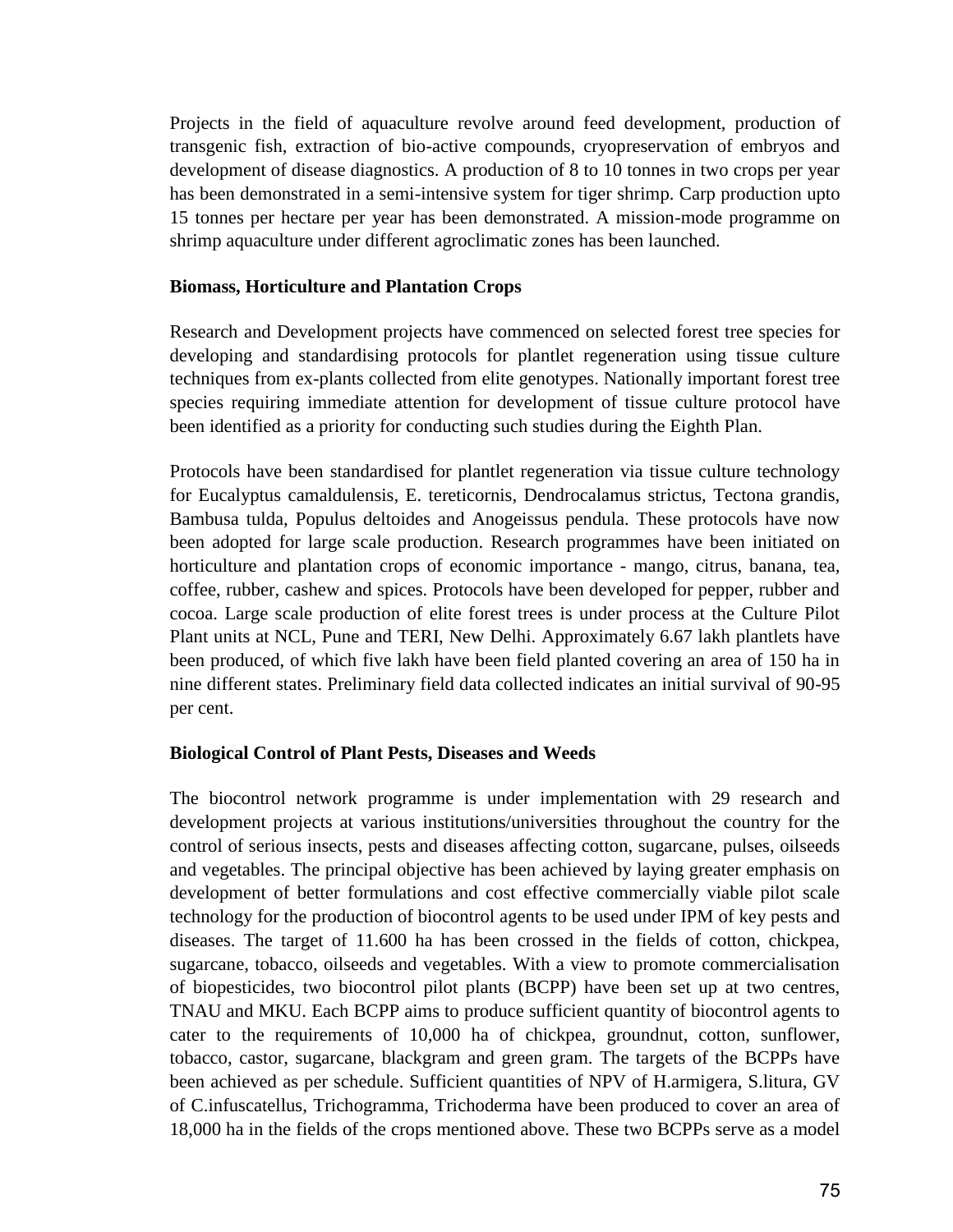unit for private entrepeneurs taking up such a venture. The Department also supports some projects on breeding varieties resistant to biotic stresses through biotechnology in crops such as chickpea, sugarcane, rice and tobacco.

For popularising biopesticides and ensuring their large scale adaptation by the farmers, the Department arranged field days, workshops-cum-farmers melas under the Biocontrol Network Programme. During 1994-95, 10 more production units were set up in several states.

### **Biofertilizers**

The project on Technology Development and Demonstration of Biofertilizers has resulted in technology packages like polyalkene bioreactor designs to optimise the biomass production of blue green algae, specific media components, their concentration and simple bioassay method and 136 tonnes of high quality soil based innoculum was produced.

### **Biotechnology Information System**

A national network of distributed information centres (DICs) and distributed information sub-centres (DISCs) in specialised areas of Biotechnology under its Biotechnology Information System (BTIS) Programme has been set up. The network provides a complete information source on a) genetic material as hard data. (eg. protein and nucleic acid sequences, gene bank etc.); b) soft information (eg. bibliographic reference through CDROM etc.) and management information. Ten distributed information centres and 23 distributed information sub-centres in selected areas have been established under this system to meet the end user's information requirements. These centres are equipped with international networks like Internet, bitnet, ICGEB net etc., for accessing several biological information resources.

### **Industrial Biotechnology**

Steps are being taken to develop products and processes with specific need based inputs in order to transform semi-finished R&D results into industrially usable products. The Task Force on Industrial Biotechnology helps in identifying such projects. At present, 30 product oriented projects are in operation which include development of diagnostic kits, liposome intercalated drug delivery system, biotechnological methods for enrichment of ores, gathering field data on efficacies of bio-pesticides, gene cloning and gene expression of epidermal growth factor in E.coli, optimisation of process parameters for the production of enzymes and carbohydrates, standardisation of production process for edible mushrooms and process development of high fructose syrup. The areas of development include agriculture, forestry, human and animal health, as well as industrial products.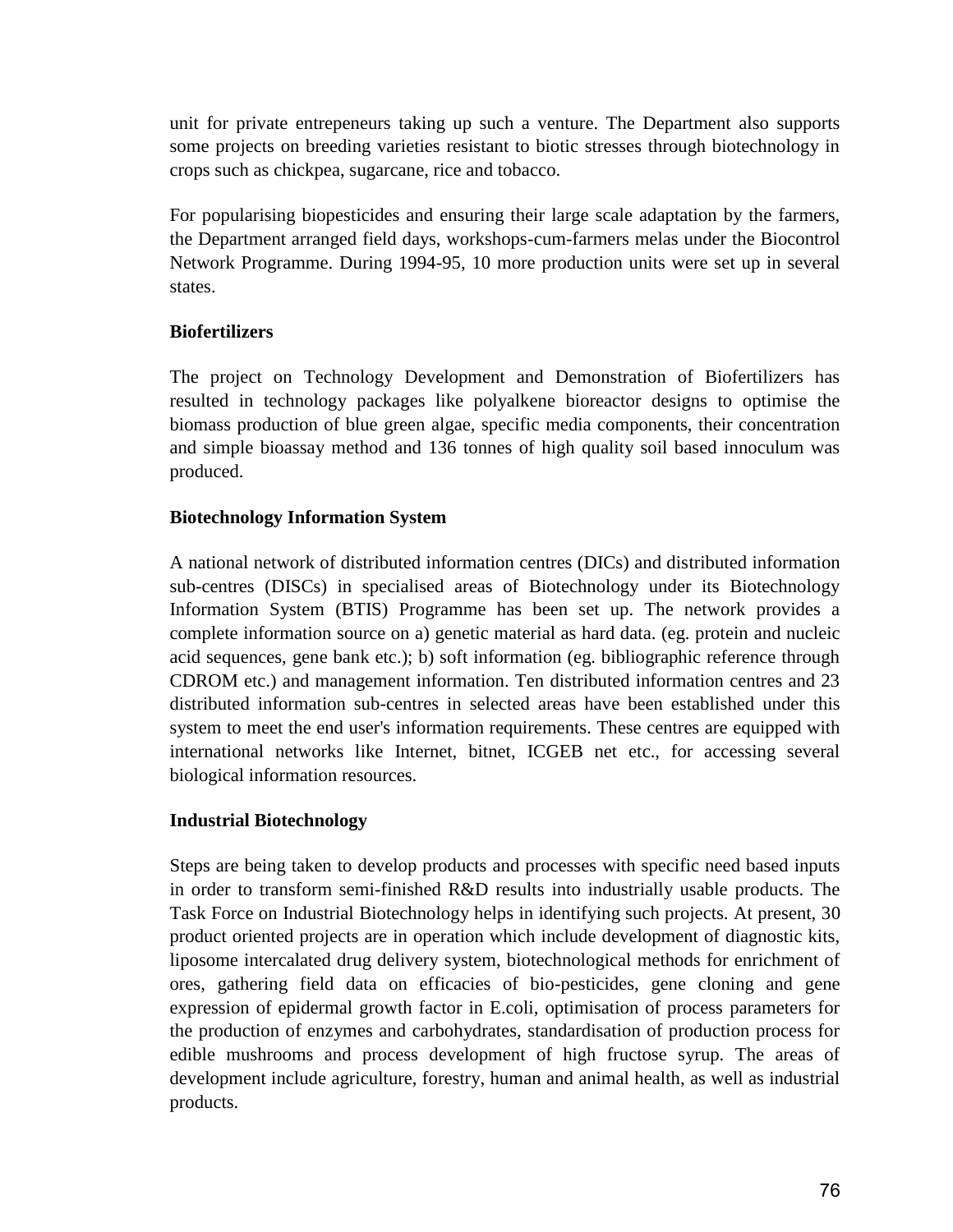The Biotech Consortium India Limited (BVIL) has played a crucial role in bridging the gap between R&D industrial and financial institutions. A new programme, Farmers Agricultural Resource Management (FARM), a UNDP-FAO-UNIDO supported activity, was implemented. DBT will coordinate the Asian Biodiversity and Biotechnology Sub-Programme.

#### **International Collaboration**

International research and development cooperation progammes have been signed with Germany, Switzerland, USA, UK, Sweden and Russia. A programme of cooperation in biotechnology has been developed among the members of SAARC countries in the fields of health care, agriculture, animal sciences and environment. India has also been handed the overall responsibility for coordinating the activities of the G-15 nations for the establishment of gene banks for medicinal and aromatic plants. Under the aegis of this programme, a network of three national gene banks at Tropical Botanical Garden and research Institute, Thiruvananthapuram; Central Institute of Medicinal and Aromatic Plants, Lucknow; and National Bureau of Plant Genetic Resources, New Delhi have been set up for the conservation of medicinal and aromatic plants.

#### **Autonomous Institutions**

The Department of Biotechnology has set up two autonomous institutions, National Institute of Immunology (NII), New Delhi and National Facilities for Animal Tissue and Cell Culture (NFATCC), Pune.

NII has been working on the mechanisms of the immune system so as to work out comprehensive solutions to a plethora of health problems. Till now the focus has been on the control of fertility and the diagnosis and control of communicable diseases. The main areas of research are birth control vaccines; vaccine for communicable diseases; immunodiagnostics kit development alongwith DNA probe for communicable diseases; drug delivery system to deliver all doses of vaccine at a single point; animal related biotechnology for reproduction of genetically superior animals of economic value; predetermination of sex of embryos; preservation of genes of rare species of animals; aquaculture biotechnology; induced breeding of major Indian crops; transgenic animals and recombinant products. So far, the Institute has delivered eight products to the industry.

Since its inception, the NFATCC has been actively involved in cell repository and supply of cell lines. The principal objectives of the Facility are to identify, maintain, store, propagate and supply of human and animal cell lines, establishment of technology for collection, maintenance and supply of various human organs like cornea, skin and bone marrow. Presently, the Facility holds a stock of 1,500 different cell lines. The technology that maintains human cornea for an extended period has been standardised, and the procedures for preservation of heart valves are being developed. The Facility has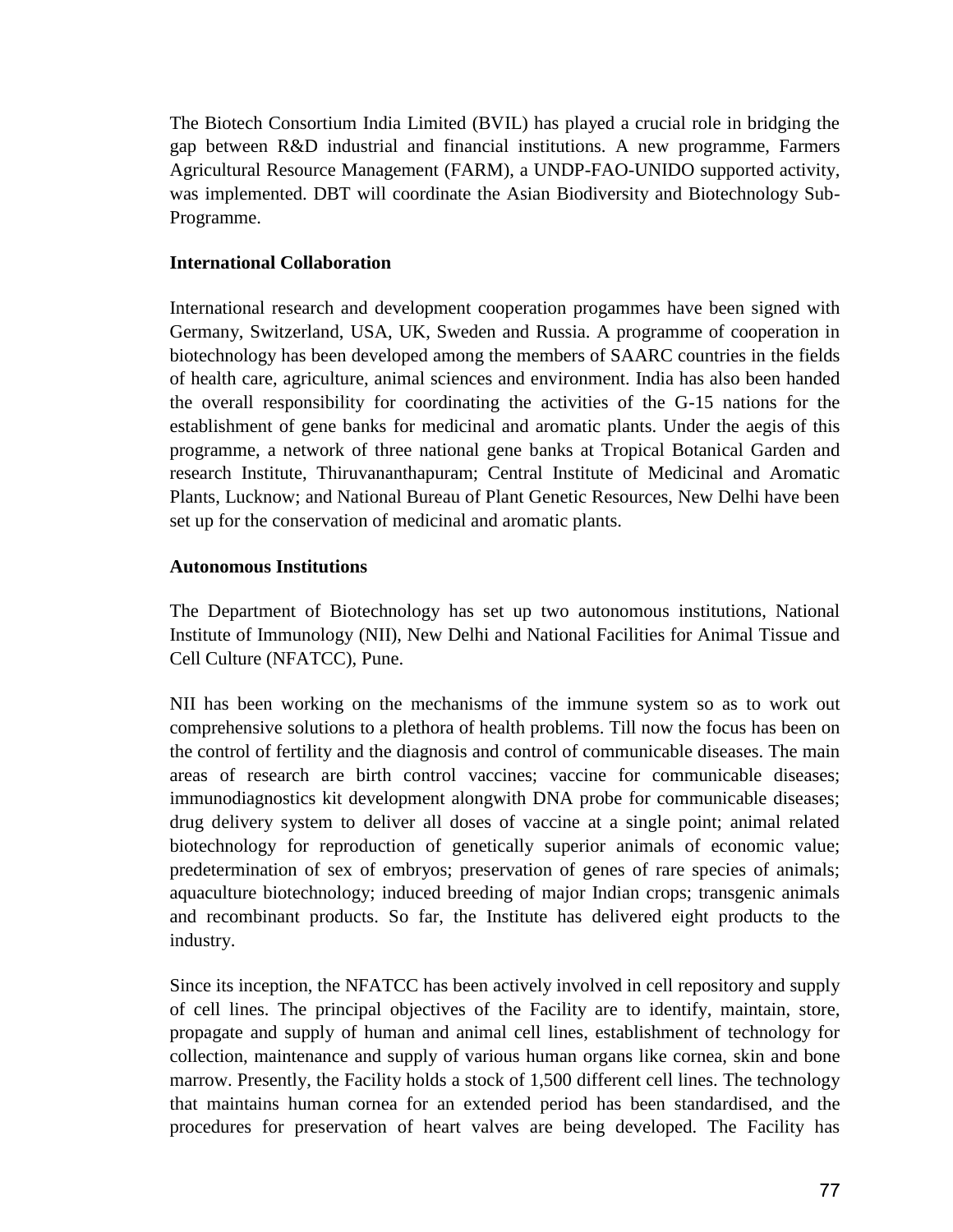successfully developed cell culture from human foetal tissues. Studies on screening antimalarials against chloroquine resistant malaria parasite strains have been carried out. The cell biology laboratory is functional to screen anti-cancer drugs using cell lines. The technology for maintenance and cultivation of skin as organ culture and 3D epithelia from human keratinocytes and its subsequent grafting to burns, nevi and vitiligo cases has been standardised and the results are promising. Newer approaches towards cryopreservation of tissues are being developed at the institute.

## **5.7 LET US SUM UP**

After going through this unit, you would have achieved the objectives stated earlier in the unit. Let us recall what we have discussed so far.

- 1. India is one of the 12-megadiversity countries in the world. Around 1,27,000 species of microorganisms, plants and animals have been described in the country till date.
- 2. India has had a long history of conservation and sustainable use of natural resources. National strategies and plans for the conservation, sustainable and equitable use of biological diversity are rooted in the long and rich spiritual and cultural traditions of the country.
- 3. Institutionalized ex-situ conservation of biological diversity in India started with the establishment of Botanic and Zoological Gardens.
- 4. India has a number of gene banks for the ex-situ conservation for plants and animals.
- 5. Systemic surveys of flora and fauna of the country covering all the ecosystems started with the establishment of Botanical Survey of India in 1890 and the Zoological Survey of India in 1916.
- 6. Institutional support in the assessment of biological diversity in, little known agricultural crops & their wild relatives, and floristic surveys are provided by BSI, IARI and NBPGR.
- 7. CSIR and DBT have involved in conservation and sustainable use of medicinal plants, industries development in the conservation and sustainable use of biological diversity.
- 8. India has taken important steps in developing new strategies and further strengthening the existing strategies for effective conservation and sustainable use of its biological diversity. Various systems and approaches for the conservation and sustainable use of biological diversity have been evolved by Government, Non-Government Organizations and local communities.

## **5.8 CHECK YOUR PROGRESS AND THE KEY**

#### **Tick the correct answer :**

1. Most active centreof biodiversity studies in India is :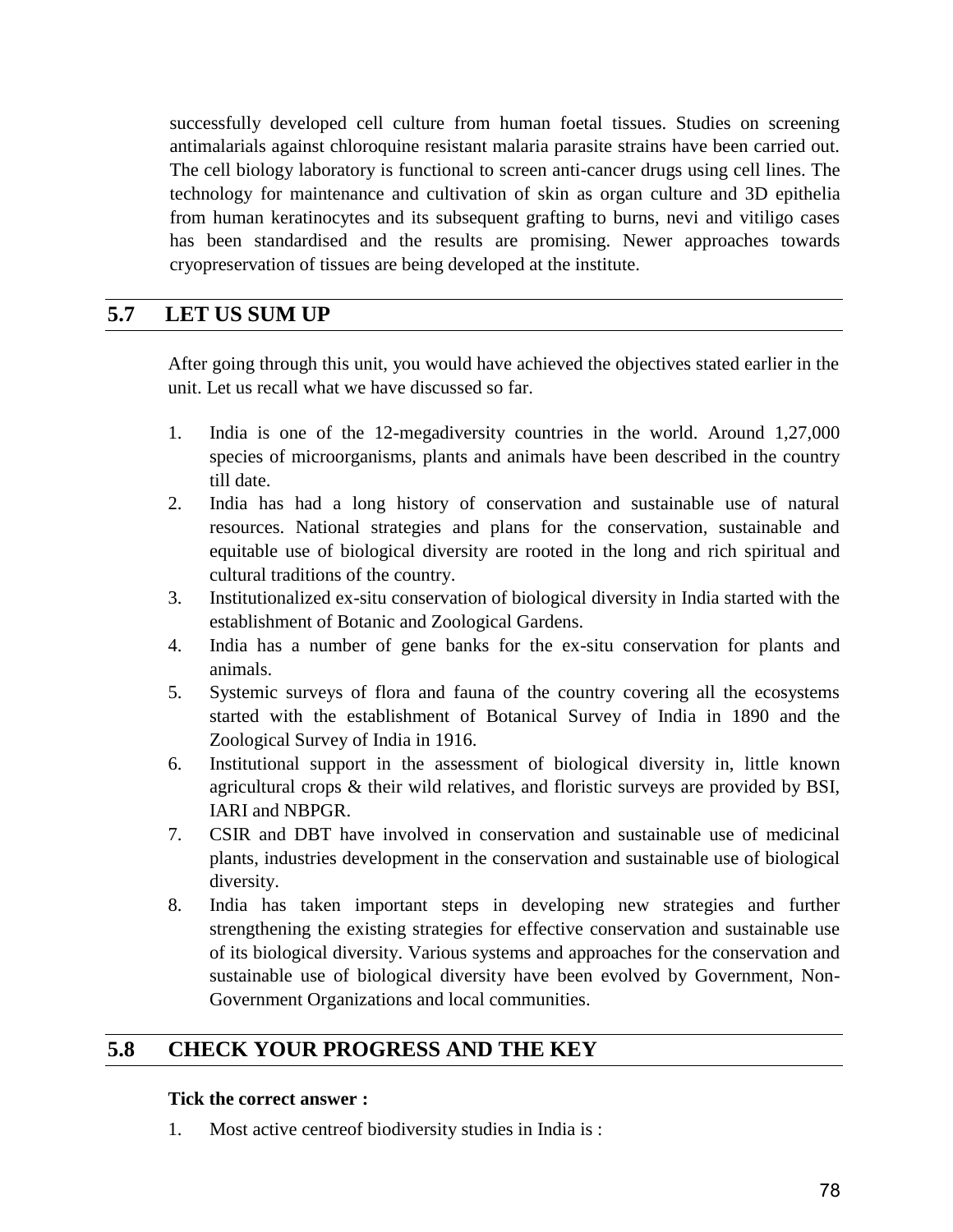| (a) Chennai | (b) New Delhi |
|-------------|---------------|
|-------------|---------------|

- (c) Allahabad (d) Varanasi
- 2. IBP stands for
	- (a) International Biological Programme
	- (b) Indian Biology Programme
	- (c) International Botanical Programme
	- (d) None of the above
- 3. Silent valley, which contains vary rare species of plants and animals is in :
	- (a) Mumbai (b) Rajasthan
	- (c) Kerala (d) J & K
- 4. The organisation which protects the trade in endangered species at international level :

| (b) CITES |
|-----------|
|           |

- (c) WHO (d) WWF
- 5. Largest Botanical Garden in India is in :

| (a) Lucknow | (b) Mumbai |
|-------------|------------|
|             |            |

(c) Hyderabad (d) Calcutta

#### **Key :**

- 1. (b) New Delhi
- 2. (a) International Biological Programme
- 3. (c) Kerala
- 4. (b) CITES
- 5. (d) Calcutta

### **5.9 ASSIGNMENTS/ ACTIVITIES**

It is compulsory for every student to complete an assignment/ activity/ project work from any known prospects of conservation of biological diversity. It may be an extension of project work from previous chapter or a completely new topic, possibly in collaboration with the *ex-situ* conservation. Explain the following (any one):

- a. Biological diversity in India
- b. Strategy for conservation of biological diversity with special reference to India
- c. Institutional mechanism and modalities for conservation of biodiversity
- d. India"s national plant genetic resources system
- e. Future strategy for the conservation of biological diversity
- f. In-vitro conservation and its applications and limitations
- g. Recent development in in-vitro conservation.